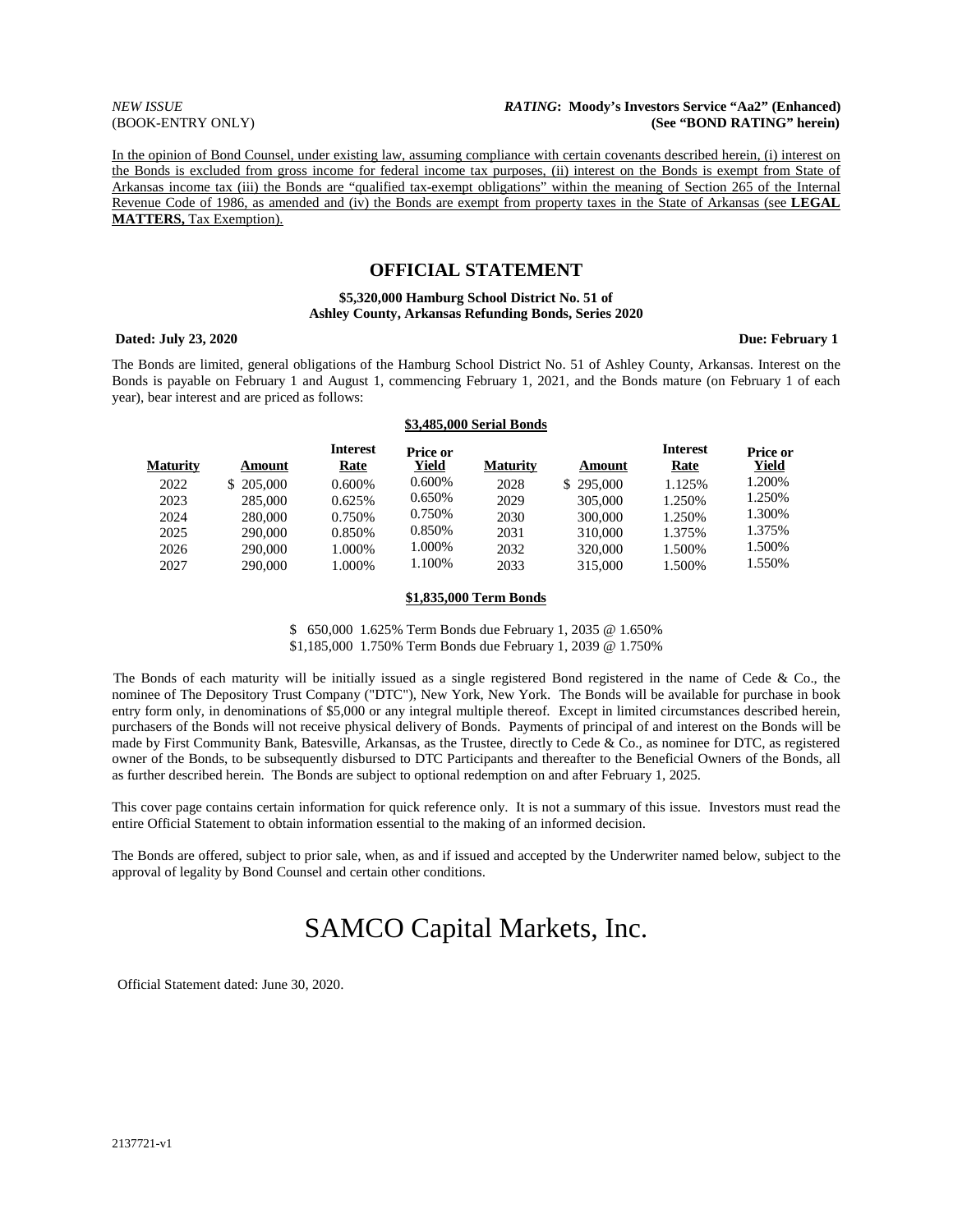No dealer, broker, salesman or other person has been authorized by the District or the Underwriter to give any information or to make any representations other than contained in this Official Statement, and, if given or made, such other information or representations must not be relied upon as having been authorized by any of the foregoing. This Official Statement does not constitute an offer to sell or a solicitation of an offer to buy nor shall there be any offer, solicitation or sale of the Bonds by or to any person in any jurisdiction in which it is unlawful to make such offer, solicitation or sale. Neither the delivery of this Official Statement nor the sale of any of the Bonds implies that there has been no change in the matters described herein since the date hereof or that the information herein is correct as of any time subsequent to its date.

## **TABLE OF CONTENTS**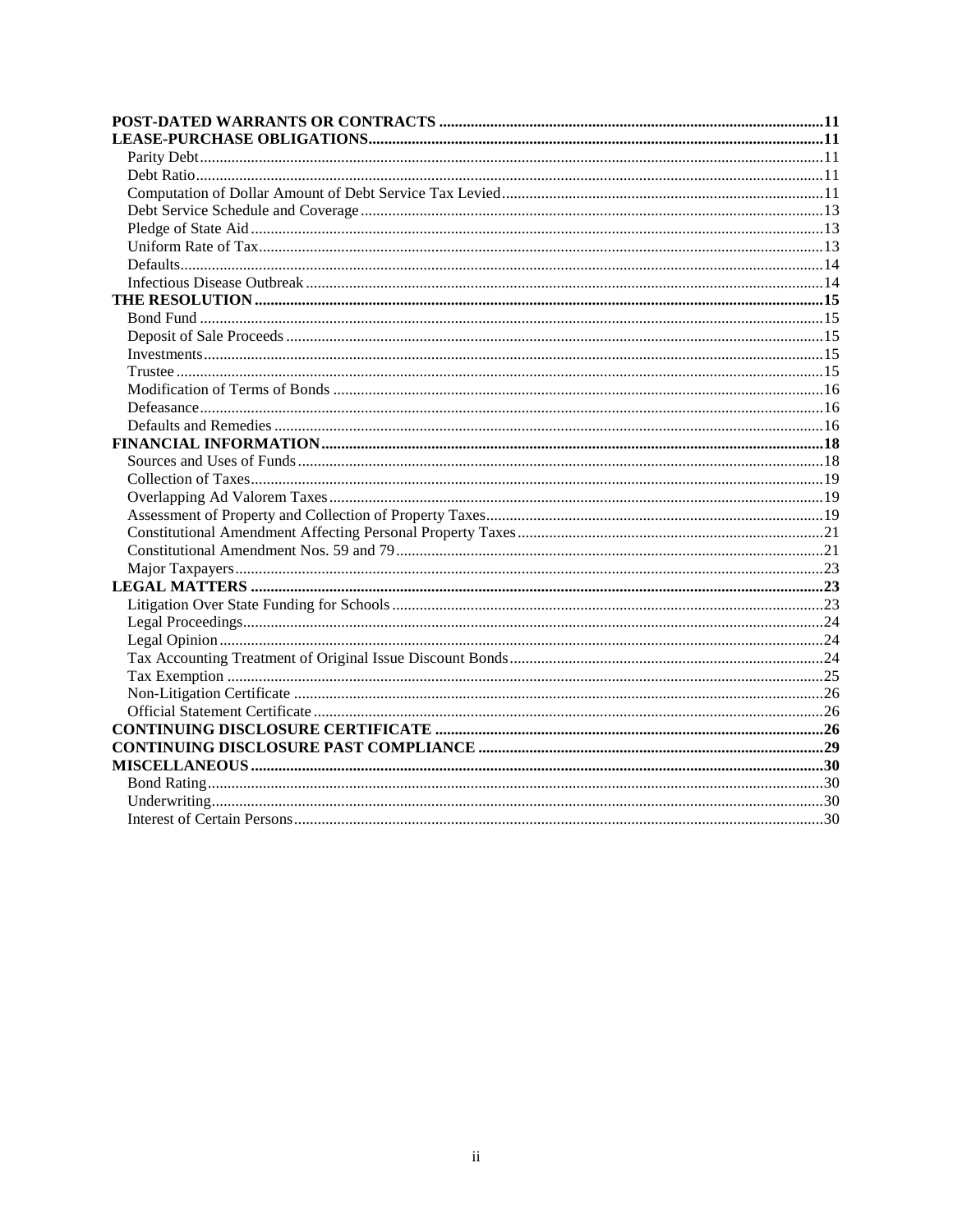## <span id="page-3-1"></span><span id="page-3-0"></span>**INTRODUCTION TO THE OFFICIAL STATEMENT**

This introduction to the Official Statement is only a brief description and is subject in all respects to the more complete information contained in the Official Statement. The offering of the Bonds to potential investors is made only by means of the entire Official Statement, including the cover page.

Purpose of Official Statement. This Official Statement is provided to furnish certain information in connection with the issuance by Hamburg School District No. 51 of Ashley County, Arkansas (the "District"), of its Refunding Bonds, Series 2020, dated July 23, 2020, in the aggregate principal amount of \$5,320,000 (the "Bonds").

<span id="page-3-2"></span>Book-Entry Only System. The Bonds will be initially issued in book-entry form and purchasers of Bonds will not receive certificates representing their interests in the Bonds purchased. See **BONDS BEING OFFERED,** Book-Entry Only System. The Bonds will contain such other terms and provisions as described herein. See **BONDS BEING OFFERED,** Generally.

<span id="page-3-3"></span>Developments. For a discussion of developments involving ad valorem property taxes, see **BONDS BEING OFFERED, Developments.** 

<span id="page-3-4"></span>The District. The District is a school district duly established and existing under the Constitution and laws of the State of Arkansas for the purpose of providing public school education for persons residing within the geographic boundaries of the District. See **DESCRIPTION OF THE SCHOOL DISTRICT.** 

Purpose. The Bonds are being issued to refund the District's Hamburg School District No. 51 of Ashley County, Arkansas Refunding Bonds, Series 2013A, dated March 1, 2013 and Hamburg School District No. 51 of Ashley County, Arkansas Refunding Bonds, Series 2013B, dated March 15, 2013 (together, the "Bonds Being Refunded"), see **BONDS BEING OFFERED**, Purpose.

<span id="page-3-5"></span>Security and Source of Payment. The Bonds will be limited, general obligations of the District, secured by a pledge of the proceeds of a continuing debt service tax voted at the 2013 school election specifically for the payment of the Bonds Being Refunded, subject to prior pledge of a portion of the tax, see **BONDS BEING OFFERED, Security and Source of Payment.** 

<span id="page-3-6"></span>Litigation Over State Funding for Schools. In an Order issued November 9, 1994, the Honorable Annabelle C. Imber held that the existing state funding system for public education violated the equal protection provision of the Arkansas Constitution and violated Article 14, § 1 of the Arkansas Constitution by "failing to provide a general, suitable and efficient system of free public education." Lake View School Dist. No. 15 of Phillips County, Arkansas v. Jim Guy Tucker, Case No. 92-5318 (1994). **After years of litigation and legislation, the Arkansas Supreme Court concluded (on May 31, 2007), that the system of public school financing was now in constitutional compliance.** 

At the 1996 general election, a Constitutional Amendment was passed ("Amendment No. 74") which established a statewide 25-mill property tax minimum for maintenance and operation of the public schools (the "Uniform Rate of Tax"). The Uniform Rate of Tax replaced that portion of local school district ad valorem taxes available for maintenance and operation. The Uniform Rate of Tax is to be collected in the same manner as other school property taxes, but the revenues generated from the Uniform Rate of Tax are remitted to the State Treasurer for distribution to the school districts.

<span id="page-3-7"></span>2137721-v1 Redemption. The Bonds are subject to optional redemption on and after February 1, 2025. Term Bonds, if any, will be subject to mandatory sinking fund redemption on February 1 in the year or years immediately prior to the stated maturity of such Term Bonds in such years as are specified by the successful bidder. The Trustee shall give at least thirty (30) days' notice of redemption if fewer than all of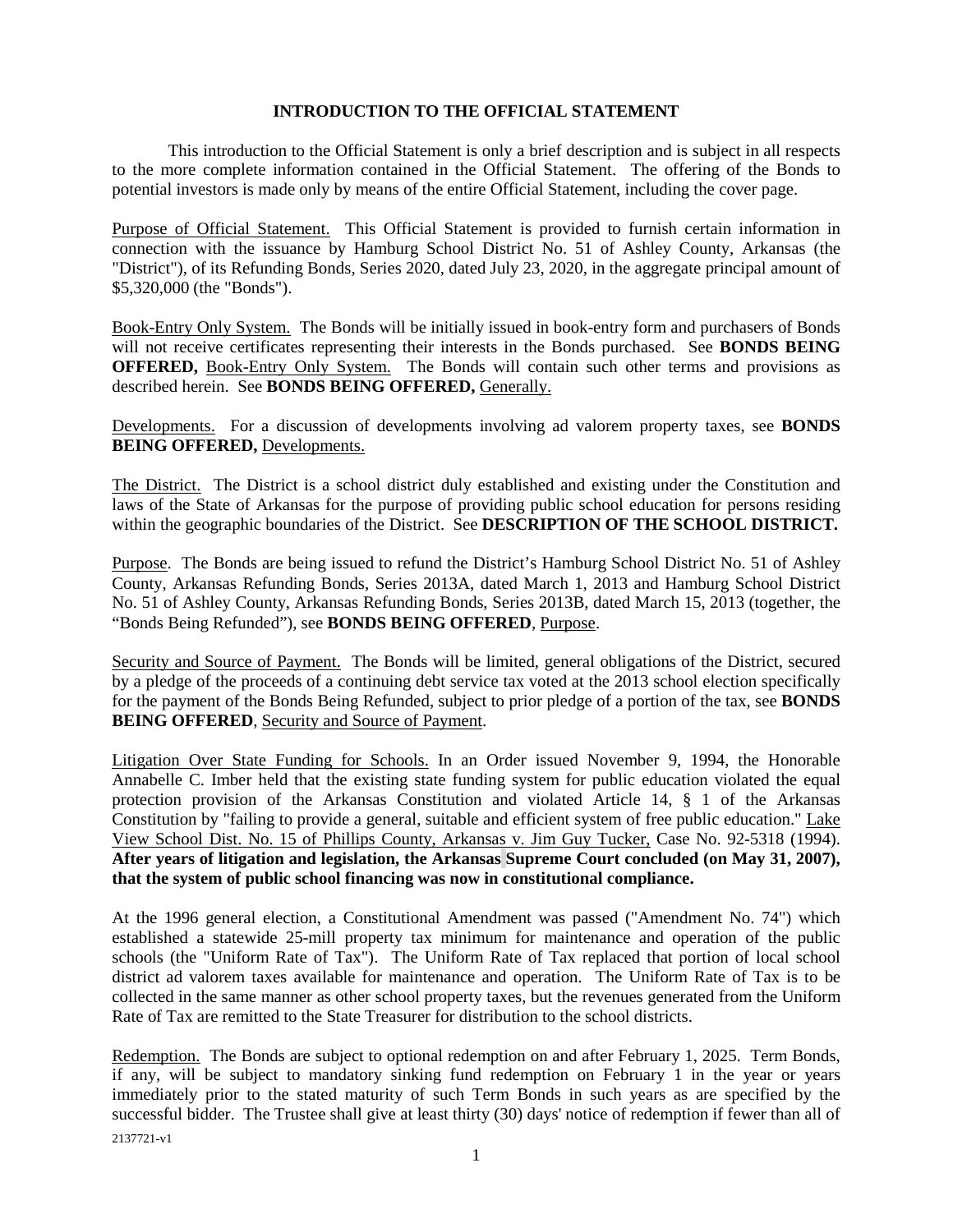the Bonds are called for redemption, the particular maturities to be redeemed shall be selected by the District in its discretion. If fewer than all of the Bonds of any maturity shall be called for redemption, the particular Bonds or portions thereof to be redeemed from such maturity shall be selected by lot by the Trustee. See **BONDS BEING OFFERED,** Redemption.

<span id="page-4-0"></span>Denominations and Registration. The Bonds are issuable only as fully registered bonds, without coupons, in the denomination of \$5,000 or an integral multiple thereof. Interest is payable February 1, 2021, and semiannually thereafter on each February 1 and August 1. Unless the Bonds are in book-entry form, payment of principal of the Bonds will be made to the owners of the Bonds at the principal office of First Community Bank, Batesville, Arkansas (the "Trustee"). Interest is payable by check mailed by the Trustee to the registered owners as of the Record Date (herein defined) for each interest payment date. A bond may be transferred, in whole or in part (in integral multiples of \$5,000), but only upon delivery of the bond, together with a written instrument of transfer, to the Trustee. See **BONDS BEING OFFERED,** Generally and Book-Entry Only System.

<span id="page-4-1"></span>Tax Exemption. In the opinion of Bond Counsel, Wright, Lindsey & Jennings LLP, under existing law, assuming compliance with certain covenants described herein, (i) interest on the Bonds is excluded from gross income for federal income tax purposes, (ii) interest on the Bonds is not an item of tax preference for purposes of the federal alternative minimum tax, (iii) the Bonds are "qualified tax-exempt obligations" within the meaning of Section 265 of the Internal Revenue Code of 1986, as amended and (iv) the Bonds are exempt from property taxes in the State of Arkansas (see **LEGAL MATTERS,** Tax Exemption).

<span id="page-4-2"></span>Municipal Advisor. The District has employed Stephens Inc. as municipal advisor to assist the District in the sale and issuance of the Bonds (the "Municipal Advisor"). See **MISCELLANEOUS,** Interest of Certain Persons.

<span id="page-4-3"></span>Authority. The Bonds are being issued under the authority of the Constitution and laws of the State of Arkansas, including particularly Amendments No. 40 and No. 74 to the Arkansas Constitution and A.C.A. §§ 6-20-1201 et. seq., and a resolution of the Board of Directors of the District (the "Resolution") and approval by the Director of the Department of Education. See **BONDS BEING OFFERED,**  Authority, and **THE RESOLUTION.** 

<span id="page-4-4"></span>Delivery of Bonds. It is expected that the Bonds will be available for delivery on or about July 23, 2020.

This Official Statement speaks only as of its date, and the information contained herein is subject to change.

## <span id="page-4-6"></span><span id="page-4-5"></span>**BONDS BEING OFFERED**

Book-Entry Only System. DTC, or its successor, will act as securities depository for the Bonds. The Bonds will each be issued as fully-registered securities registered in the name of Cede & Co. (DTC's partnership nominee) or such other name as maybe requested by an authorized representative of DTC. One fully-registered Bond certificate for each maturity will be issued in the principal amount of the maturity and will be deposited with DTC.

2137721-v1 DTC is a limited-purpose trust company organized under the New York Banking Law, a "banking organization" within the meaning of the New York Banking Law, a member of the Federal Reserve System, a "clearing corporation" within the meaning of the New York Uniform Commercial Code, and a "clearing agency" registered pursuant to the provisions of Section 17A of the Securities Exchange Act of 1934. DTC holds securities that its participants ("Direct Participants") deposit with DTC. DTC also facilitates the post-trade settlement among Direct Participants of sales and other securities transactions in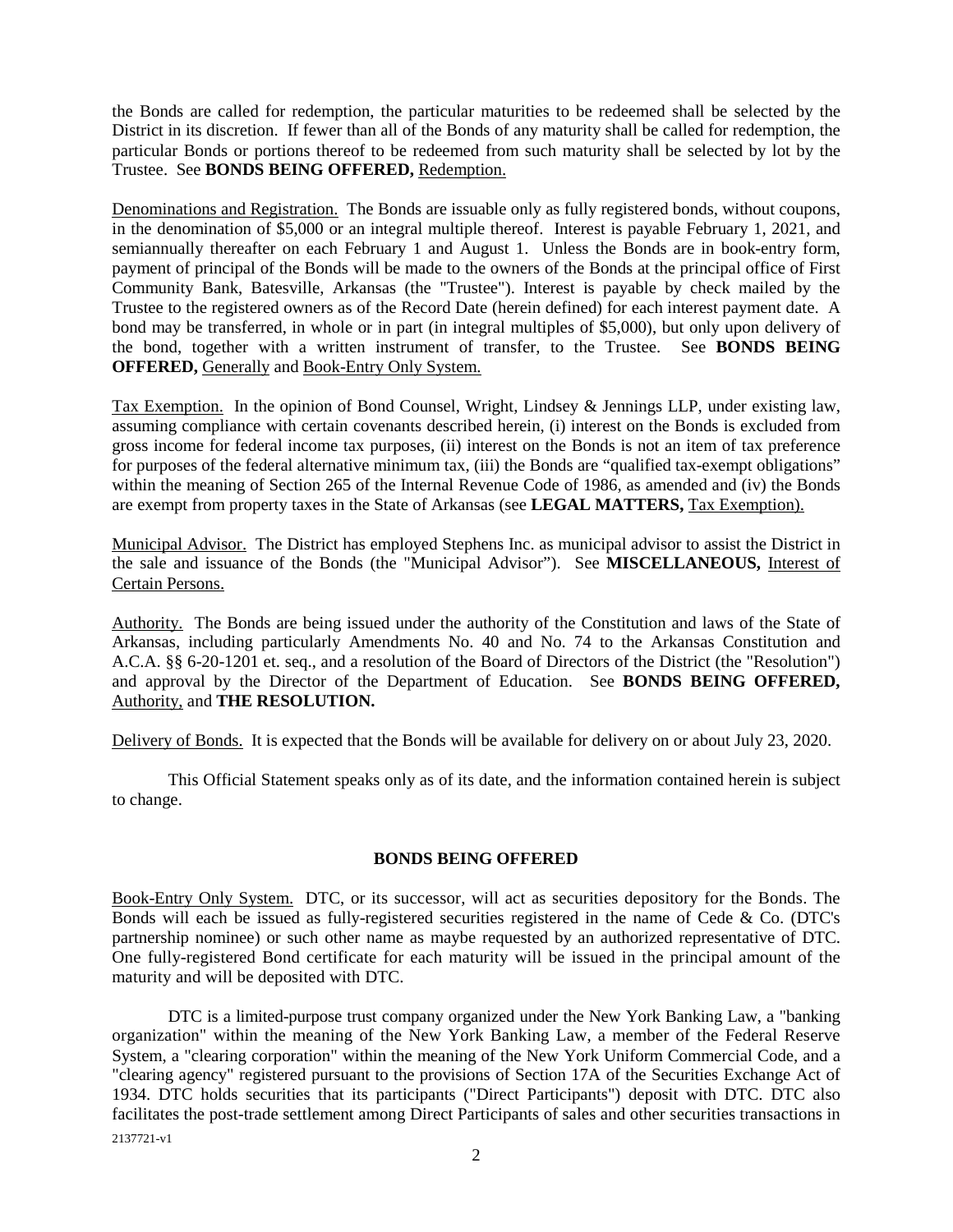deposited securities, through electronic computerized book-entry transfers and pledges between Direct Participants' accounts. This eliminates the need for physical movement of securities certificates. Direct Participants include both U.S. and non-U.S. securities brokers and dealers, banks, trust companies, clearing corporations, and certain other organizations. DTC is a wholly-owned subsidiary of The Depository Trust & Closing Corporation ("DTCC"). DTCC is the holding company for DTC, National Securities Clearing Corporation and Fixed Income Clearing Corporation, all of which are registered clearing agencies. DTCC is owned by the users of its regulated subsidiaries. Access to the DTC system is also available to others such as both U.S. and non-U.S. securities brokers and dealers, banks, trust companies and clearing corporations that clear through or maintain a custodial relationship with a Direct Participant, either directly or indirectly ("Indirect Participants"). The DTC Rules applicable to its Participants are on file with the Securities and Exchange Commission. More information about DTC can be found at [www.dtcc.com.](http://www.dtcc.com/)

Purchases of Bonds under the DTC system must be made by or through Direct Participants, which will receive a credit for the Bonds on DTC's records. The ownership interest of each actual purchaser of each Bond (referred to herein as "Beneficial Owner") is in turn to be recorded on the Direct and Indirect Participants' records. Beneficial Owners will not receive written confirmation from DTC of their purchase. Beneficial Owners are, however, expected to receive written confirmations providing details of the transaction, as well as periodic statements of their holdings, from the Direct or Indirect Participant through which the Beneficial Owner entered into the transaction. Transfers of ownership interests in the Bonds are to be accomplished by entries made on the books of Participants acting on behalf of Beneficial Owners. Beneficial Owners will not receive certificates representing their ownership interest in Bonds, except in the event that use of the book-entry system for the Bonds is discontinued.

To facilitate subsequent transfers, all Bonds deposited by Direct Participants with DTC are registered in the name of DTC's partnership nominee, Cede & Co., or such other name as may be requested by an authorized representative of DTC. The deposit of Bonds with DTC and their registration in the name of Cede & Co. or such other DTC nominee do not effect any change in beneficial ownership. DTC has no knowledge of the actual Beneficial Owners of the Bonds; DTC's records reflect only the identity of the Direct Participants to whose accounts such Bonds are credited, which may or may not be the Beneficial Owners. Direct and Indirect Participants will remain responsible for keeping account of their holdings on behalf of their customers.

Conveyance of notices and other communications by DTC to Direct Participants, by Direct Participants to Indirect Participants and by Direct Participants and Indirect Participants to Beneficial Owners will be governed by arrangements among them, subject to any statutory or regulatory requirements as may be in effect from time to time.

Redemption notices will be sent only to Cede  $\&$  Co. If fewer than all of the Bonds are being redeemed, DTC's practice is to determine by lot the amount of the interest of each Direct Participant to be redeemed.

Neither DTC nor Cede & Co. (nor any other DTC nominee) will consent or vote with respect to the Bonds unless authorized by a Direct Participant in accordance with DTC's MMI Procedures. Under its usual procedures, DTC mails an Omnibus Proxy to the District as soon as possible after the record date. The Omnibus Proxy assigns Cede & Co.'s consenting or voting rights to those Direct Participants to whose accounts the Bonds are credited on the record date (identified in a listing attached to the Omnibus Proxy).

2137721-v1 Principal, interest and premium, if any, payments on the Bonds will be made to Cede & Co., or such other nominee as maybe requested by an authorized representative of DTC. DTC's practice is to credit Direct Participants' accounts upon DTC's receipt of funds and corresponding detail information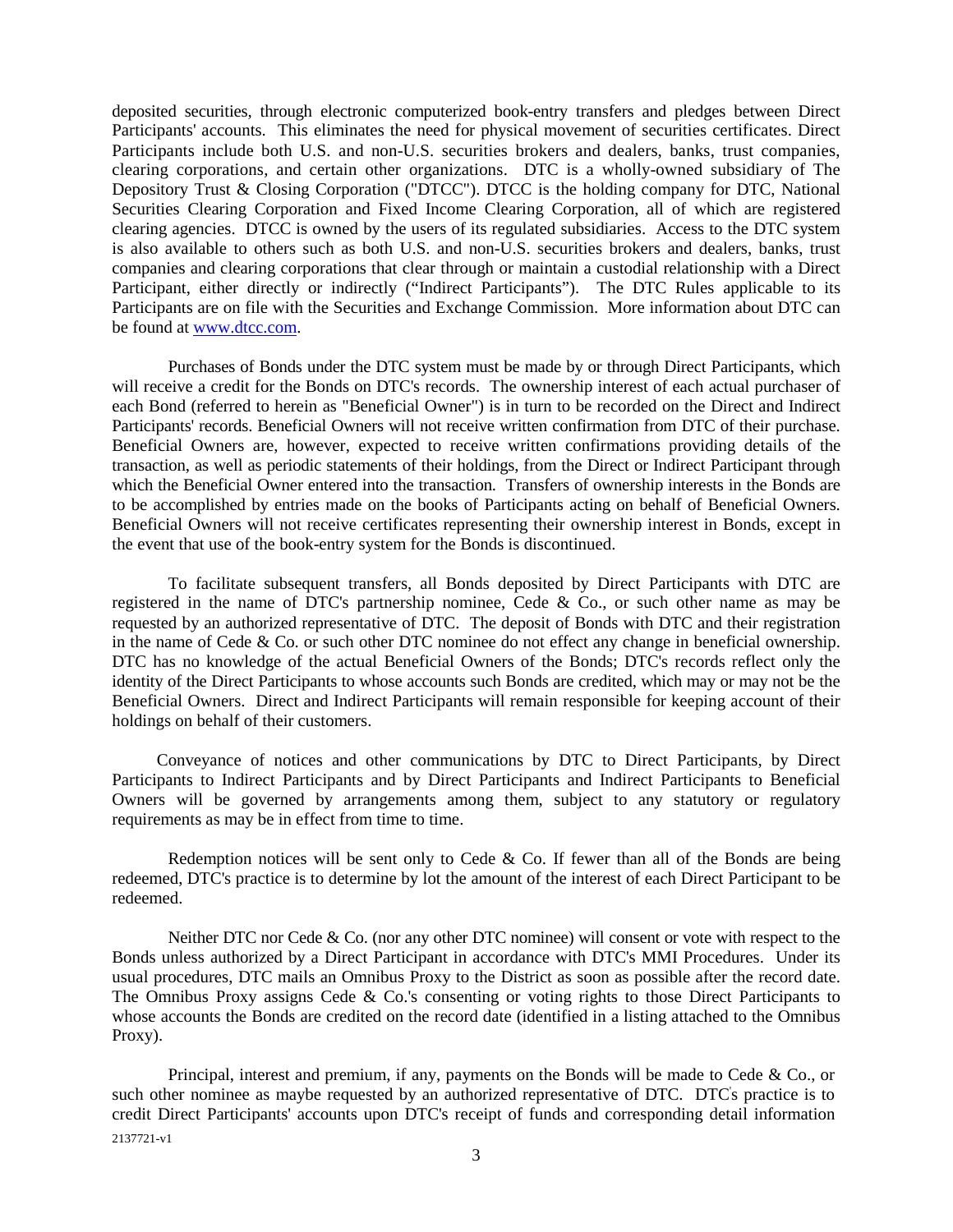from the District or Trustee, on the payable date in accordance with their respective holdings shown on DTC's records. Payments by Participants to Beneficial Owners will be governed by standing instructions and customary practices, as is the case with securities held for the accounts of customers in bearer form or registered in "street name," and will be the responsibility of such Participant and not of DTC, the Trustee, or the District, subject to any statutory or regulatory requirements as maybe in effect from time to time. Payment of principal, interest and premium, if any, to Cede & Co. (or such other nominee as may be requested by an authorized representative of DTC) is the responsibility of the Trustee, disbursement of such payments to Direct Participants will be the responsibility of DTC, and disbursement of such payments to the Beneficial Owners shall be the responsibility of Direct and Indirect Participants.

DTC may discontinue providing its services as securities depository with respect to the Bonds at any time by giving reasonable notice to the District or the Trustee. Under such circumstances, in the event that a successor securities depository is not obtained, Bonds are required to be printed and delivered. The District may decide to discontinue use of the system of book-entry transfers through DTC (or a successor securities depository). In that event, Bonds will be printed and delivered.

The information concerning DTC and DTC's book-entry system set forth above has been obtained from DTC. Neither the Underwriter nor the District make any representation or warranty regarding the accuracy or completeness thereof.

**So long as the Bonds are in book-entry only form, Cede** & **Co., as nominee for DTC, will be treated as the sole owner of the Bonds for all purposes under the Resolution including receipt of all principal of and interest on the Bonds, receipt of notices, voting and requesting or directing the Trustee to take or not to take, or consenting to, certain actions under the Resolution. The District and the Trustee have no responsibility or obligation to the Participants or the Beneficial Owners with respect to (a) the accuracy of any records maintained by DTC or any Participant; (b) the payment by any Participant of any amount due to any Beneficial Owner in respect of the principal of and interest on the Bonds; (c) the delivery or timeliness of delivery by any Participant of any notice to any Beneficial Owner which is required or permitted under the terms of the Resolution to be given to owners of Bonds; or (d) other action taken by DTC or Cede** & **Co. as owner of the Bonds.**

<span id="page-6-0"></span>Generally. The Bonds are issuable in the form and denominations and are in the total principal amount shown on the cover page, and will be dated, mature and bear interest as set out on the cover page. The Trustee will maintain books for the registration and transfer of ownership of the Bonds. Interest due on a bond on each interest payment date will be paid to the person in whose name the bond was registered at the close of business on the fifteenth day of the month (whether or not a business day) next preceding the interest payment date (the "Record Date"), irrespective of any transfer of the bond subsequent to the Record Date and prior to the interest payment date. Payment of interest shall be made by check mailed to such registered owner.

A bond may be transferred, in whole or in part (in integral multiples of \$5,000), but only upon delivery of the bond, together with a written instrument of transfer, to the Trustee. The transfer instrument must be signed by the registered owner or his attorney-in-fact or legal representative and the signature must be guaranteed by a guarantor acceptable to the Trustee. The transfer instrument shall state the name, mailing address and social security number or federal employer identification number of the transferee. Upon such transfer, the Trustee shall enter the transfer of ownership in the registration books and authenticate and deliver in the name or names of the new registered owner or owners a new fully registered bond or bonds of authorized denomination of the same maturity and interest rate for the aggregate principal amount of the bond transferred.

<span id="page-6-1"></span>2137721-v1 Authority. The Bonds are being issued under the authority of the Constitution and laws of the State of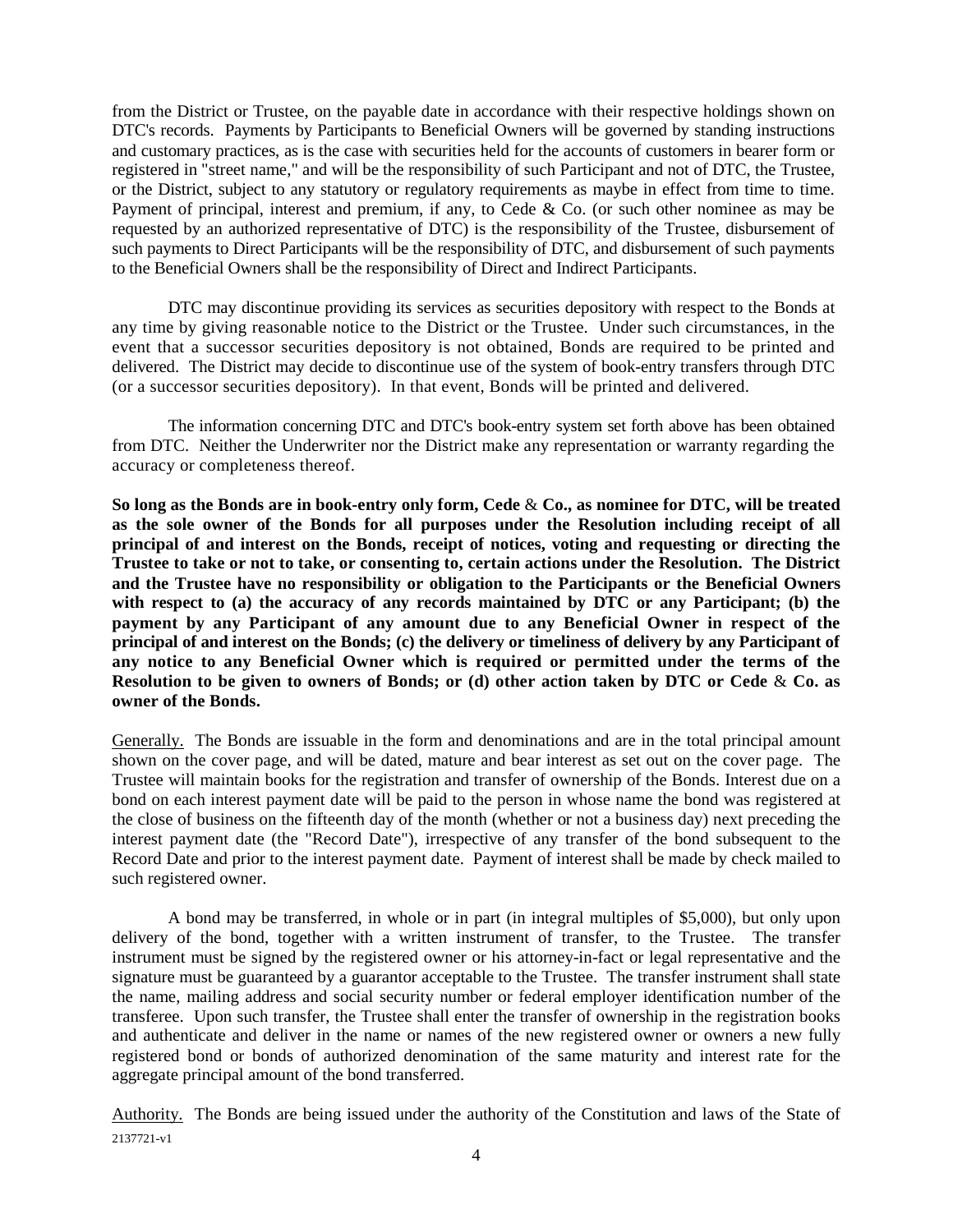Arkansas, including particularly Amendments No. 40 and No. 74 to the Arkansas Constitution and Ark. Code Ann. §§ 6-20-1201 et. seq., a resolution of the Board of Directors of the District (the "Resolution") and approved by the Commissioner of the Department of Education. For a summary of the Resolution, see **THE RESOLUTION.** 

Amendments No. 40 and No. 74 to the Arkansas Constitution require the Board of Directors of each school district to prepare and make public not less than sixty days in advance of the annual school election a proposed budget of expenditures for the support of the public schools in the District, together with a rate of tax levy sufficient to provide the funds therefor. The tax rate is divided into (1) maintenance and operation millage, (2) continuing debt service millage previously voted for the retirement of existing indebtedness, and (3) any additional debt service millage for proposed new bonded indebtedness. If the proposed rate of tax levy is approved at the school election it becomes the rate of tax levy to be collected for the District in the next ensuing calendar year for use in the school fiscal year commencing July 1 of the calendar year in which collected. Debt service millage, once approved, is a continuing levy until retirement of the indebtedness for which voted. Maintenance and operation millage is voted for one year only, except that if the overall rate of tax levy is disapproved in the school election the millage rate for maintenance and operation remains at the rate last approved.

The issuance of refunding bonds by a school district is subject to the approval of the Commissioner of the State Department of Education. The bonds must be offered for public sale, and the offering is subject to the approval of the Commissioner of the State Department of Education. The Commissioner has approved the issuance of these Bonds and the offering of the Bonds for sale. The sale and issuance of the Bonds have been, or will be, authorized by resolution of the Board of Directors of the District, the governing body of the District.

School district bonds may be issued for the purposes of acquiring sites for, building and equipping new school buildings, making additions and repairs to and equipping existing school buildings, purchasing and refurbishing school buses and for the purpose of refunding outstanding indebtedness.

Arkansas law authorizes the State Board of Education to set a maximum rate of interest for school bonds (the "Maximum Lawful Rate"). Bonds may be sold at a discount, but in no event shall the District be required to pay more than the Maximum Lawful Rate of interest on the amount received.

<span id="page-7-0"></span>Purpose. Bonds are being issued to currently refund the Bonds Being Refunded. The Bonds Being Refunded are dated, are in the outstanding principal amount and are to be called for redemption on the redemption date set out below:

<span id="page-7-1"></span>

| Date of Issue  | <b>Principal Outstanding</b> | <b>Redemption Date</b> |
|----------------|------------------------------|------------------------|
| March 1, 2013  | \$2,490,000                  | August 24, 2020        |
| March 15, 2013 | \$2,635,000                  | August 24, 2020        |

Sources and Uses of Funds. This issue of Bonds has been sized so as to provide funds only to accomplish the refunding of the Bonds Refunded and to pay the costs of issuance of the Bonds.

For a description of how the Bond proceeds are to be invested pending use, the provisions governing those investments, and the conditions that must be satisfied before the proceeds may be applied to their intended use, see **THE RESOLUTION,** Investments.

<span id="page-7-2"></span>2137721-v1 Security and Source of Payment. Pursuant to Ark. Code Ann. § 6-20-1223), the Bonds will enjoy the same security for their payment as was enjoyed by the Bonds Being Refunded prior to the current refunding. Thus, the Bonds will be limited, general obligations of the District, secured by a pledge of (1) the proceeds of a continuing debt service tax voted at the 2013 school election specifically for the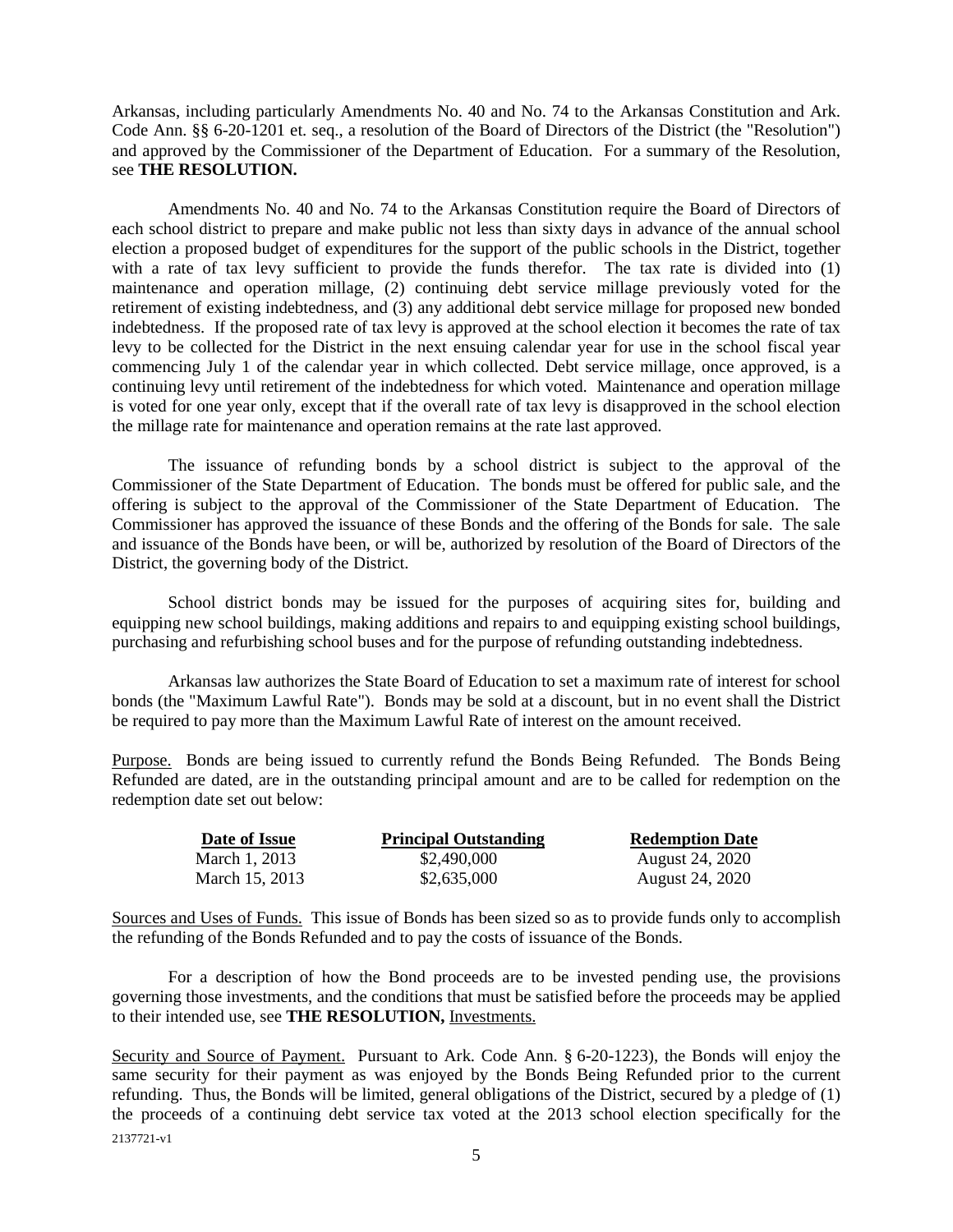payment of the Bonds Being Refunded, and (2) surplus revenues (being revenues in excess of the amount necessary to insure the payment when due of principal of, interest on and trustee's and paying agent's fees in connection with the bonds for which voted) derived from debt service taxes heretofore or hereafter voted for payment of other bond issues of the District (subject to prior pledges of such surplus revenues) that may legally be used for the purpose of paying the principal of and interest on the Bonds.

The tax pledged for payment of the Bonds Being Refunded, and thus pledged to these Bonds, is a tax of 10.50 mills on the dollar of the assessed valuation of taxable property in the District. See **DEBT STRUCTURE,** Computation of Dollar Amount of Debt Service Tax Levied.

See **DEBT STRUCTURE,** Outstanding Indebtedness, for a description of other debt and debt service taxes pledged.

In addition to the pledged revenues, the District will also covenant to use for payment of principal of and interest on the Bonds, as and to the extent necessary, all other revenues of the District that may legally be used for the purpose. The District may not legally pay debt service from revenues derived from the tax voted for maintenance and operation of schools.

Any surplus of the pledged revenues over and above the amount necessary to insure the payment as due of principal of, interest on and trustee fees in connection with the Bonds of this issue will be released from the pledge in favor of the Bonds and may be used for other school purposes.

The Bonds are not secured by any lien on or security interest in any physical properties of the District.

<span id="page-8-0"></span>Developments. Various elected officials, public interest groups and individuals have indicated publicly that they consider ad valorem property taxation reform to be of significant public interest. At the 2000 general election, the electors of the State voted in favor of a new constitutional amendment ("Amendment No. 79") which does the following:

1. Limits the amount of assessment increases following reappraisal;

2. Limits assessment increases for people who are disabled or who are 65 years of age;

3. Provides for an annual state credit against ad valorem property tax on a homestead;

4. Equalizes real and personal millage rates;

5. Provides that reassessment must occur at least once every five years; and

6. Provides that rollback adjustments under Amendment No. 59 shall be determined after the adjustments are made to assessed value under Amendment No. 79.

The annual state credit began for taxes due in calendar year 2001. The tax reduction is reflected on the tax bill sent to the property owner by the county collector. The taxing units within the county are entitled to reimbursement of the reduction. See **DEBT STRUCTURE,** Computation of Dollar Amount of Debt Service Tax Levied.

<span id="page-8-1"></span>Redemption. The Bonds are subject to, optional and mandatory sinking fund redemption prior to maturity, as follows:

2137721-v1 (1) Optional Redemption. The Bonds are subject to redemption prior to maturity at the option of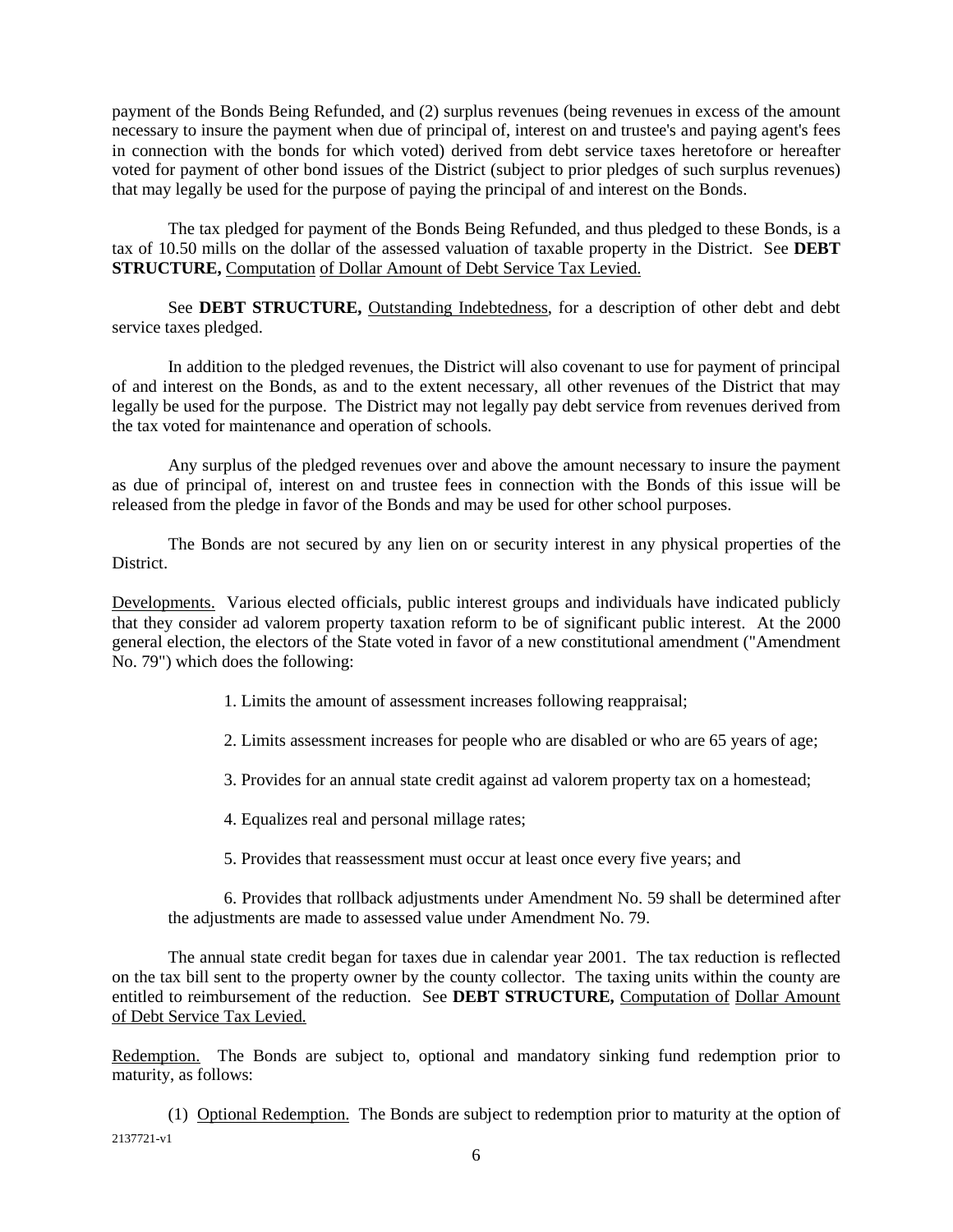the District, in whole at any time on or after February 1, 2025, at a redemption price equal to 100% of the principal amount redeemed plus accrued interest to the redemption date. If fewer than all of the Bonds are called for redemption, the particular maturities to be redeemed shall be selected by the District in its discretion. If fewer than all the Bonds of any maturity shall be called for redemption, the particular Bonds or portion thereof to be redeemed from such maturity shall be selected by lot by the Trustee

(2) Mandatory Sinking Fund Redemption. Term Bonds, if any, will be designated by the successful bidder. The Term Bonds, if any, will be subject to mandatory sinking fund redemptions in part by lot on any February 1 on or after February 1, in the years2035 and 2039, at the principal amount thereof, plus accrued and unpaid interest to the date of redemption, from installments which are required to be made in amounts sufficient to redeem on February 1 of each year the principal amount of the Bonds specified for each of the years below:

| Year            | <b>Amount</b> |
|-----------------|---------------|
| 2034            | \$320,000     |
| 2035 (Maturity) | 330,000       |
| Year            | <b>Amount</b> |
| 2036            | \$330,000     |
| 2037            | 340,000       |
| 2038            | 345,000       |
| 2039 (Maturity) | 170,000       |

The District shall be entitled to reduce any mandatory sinking fund redemption obligation in any year with respect to the Term Bonds of any maturity by the principal amount of any such Term Bond previously redeemed or acquired by the District and surrendered to the Trustee.

Notice of early redemption identifying the bonds or portions thereof (which must be \$5,000 or an integral multiple thereof) to be redeemed and the date fixed for redemption shall be mailed by the Trustee, not less than 30 nor more than 60 days prior to the redemption date, by first-class mail, postage prepaid, to all registered owners of bonds to be redeemed. Failure to mail an appropriate notice or any such notice to one or more registered owners of bonds to be redeemed shall not affect the validity of the proceedings for redemption of other bonds as to which notice of redemption is duly given and in proper and timely fashion. All such bonds or portions thereof thus called for redemption shall cease to bear interest on and after the date fixed for redemption, provided funds for redemption are on deposit with the Trustee at that time.

Notwithstanding the above, so long as the Bonds are issued in book-entry only form, if fewer than all the Bonds of an issue are called for redemption, the particular Bonds to be redeemed will be selected pursuant to the procedures established by DTC. So long as the Bonds are issued in book-entry only form, notice of redemption will be given only to Cede & Co., as nominee for DTC. The Trustee will not give any notice of redemption to the Beneficial Owners of the Bonds.

<span id="page-9-0"></span>Redemption of Prior Tax Bonds. The District will covenant that it will not, so long as any of these Bonds remain outstanding, redeem, prior to their maturity, any bonds of another issue for the payment of which a specific debt service tax was voted prior to issuance of these Bonds (all such bonds being hereinafter referred to as "Prior Tax Bonds") unless, after such redemption, a continuing annual tax of not less than the same number of mills and of not less than the same duration as was pledged to the redeemed bonds remains pledged to these Bonds or other bonds of the District.

<span id="page-9-1"></span>Additional Parity Bonds. No additional bonds may be issued on a parity of security with the Bonds.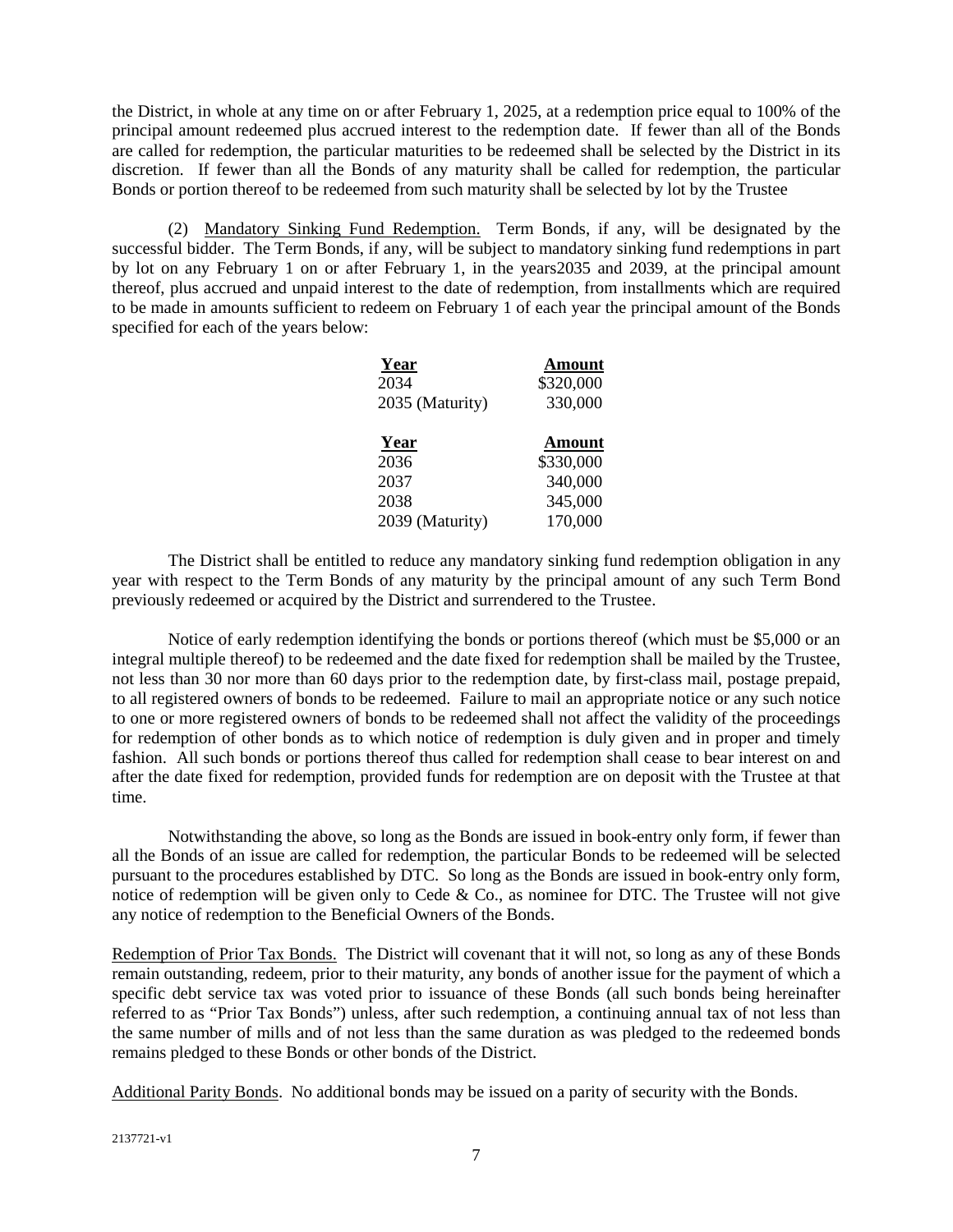Priority Among Successive Bond Issues. Other additional bonds may be issued by the District from time to time in accordance with law for the purpose of financing additional capital improvements. If the District, prior to issuance of these Bonds, has reserved the right to issue additional bonds on a parity of security with previously issued bonds, such additional bonds will have a prior claim and pledge over these Bonds as to all revenues pledged to such additional bonds. See **DEBT STRUCTURE,** Parity Debt, for a description of any authorized and unissued parity debt. Otherwise, any additional bonds shall be subordinate to these Bonds and the pledge of revenues to these Bonds.

## <span id="page-10-1"></span><span id="page-10-0"></span>**DESCRIPTION OF THE SCHOOL DISTRICT**

<span id="page-10-2"></span>Area. The area of the District is approximately 732 square miles, of which approximately 699 square miles are located in Ashley County, approximately 23 square miles are located in Chicot County and approximately 10 square miles are located in Drew County. The incorporated municipalities located, in whole or in part, within the boundaries of the District are Fountain Hill, Hamburg, Parkdale, Portland and Wilmot, Arkansas.

Governmental Organization. The governing body of the District is a Board of Directors, elected for staggered terms at the annual school election. The term of each Director ends at an annual school election, but the Director continues to serve until a successor has been elected and qualified. The present members of the Board of Directors of the District are as follows:

<span id="page-10-3"></span>

| <b>Name</b>               | <b>Term Expires</b> |
|---------------------------|---------------------|
| Bryan Hollis, President   | 2024                |
| Jim Wells, Vice President | 2022                |
| Maggie Ware, Secretary    | 2021                |
| <b>Suzanne Singleton</b>  | 2021                |
| James Hartshorn           | 2021                |
| Debbie Jackson            | 2024                |
| Shawn Hickman             | 2023                |

At the first regular meeting following the annual school election, the Board of Directors elects one of their number President, one of their number Vice President, and also elects a Secretary who may, but need not be, a member of the Board. These officers serve terms of one year.

The Board of Directors has authority to do all things necessary for the conduct of an efficient public school system in the District.

<span id="page-10-4"></span>Executive Officials. All employees of the District are employed by the Board of Directors. The chief executive employee is the Superintendent of Schools. The present Superintendent is Tracy Streeter, who has been employed by contract for a term ending June 30, 2023.

<span id="page-10-5"></span>Services Provided. The District operates a public school system, consisting of kindergarten and grades 1 through 12, for the purpose of educating the children residing within the District. The principal funding sources for the District are: (1) funds received from the State of Arkansas, (2) ad valorem taxes on the real and tangible personal property located within the boundaries of the District (see **BONDS BEING OFFERED,** Developments), and (3) funds received from the United States of America.

There have been no recent major changes or interruptions in the educational services provided by the District.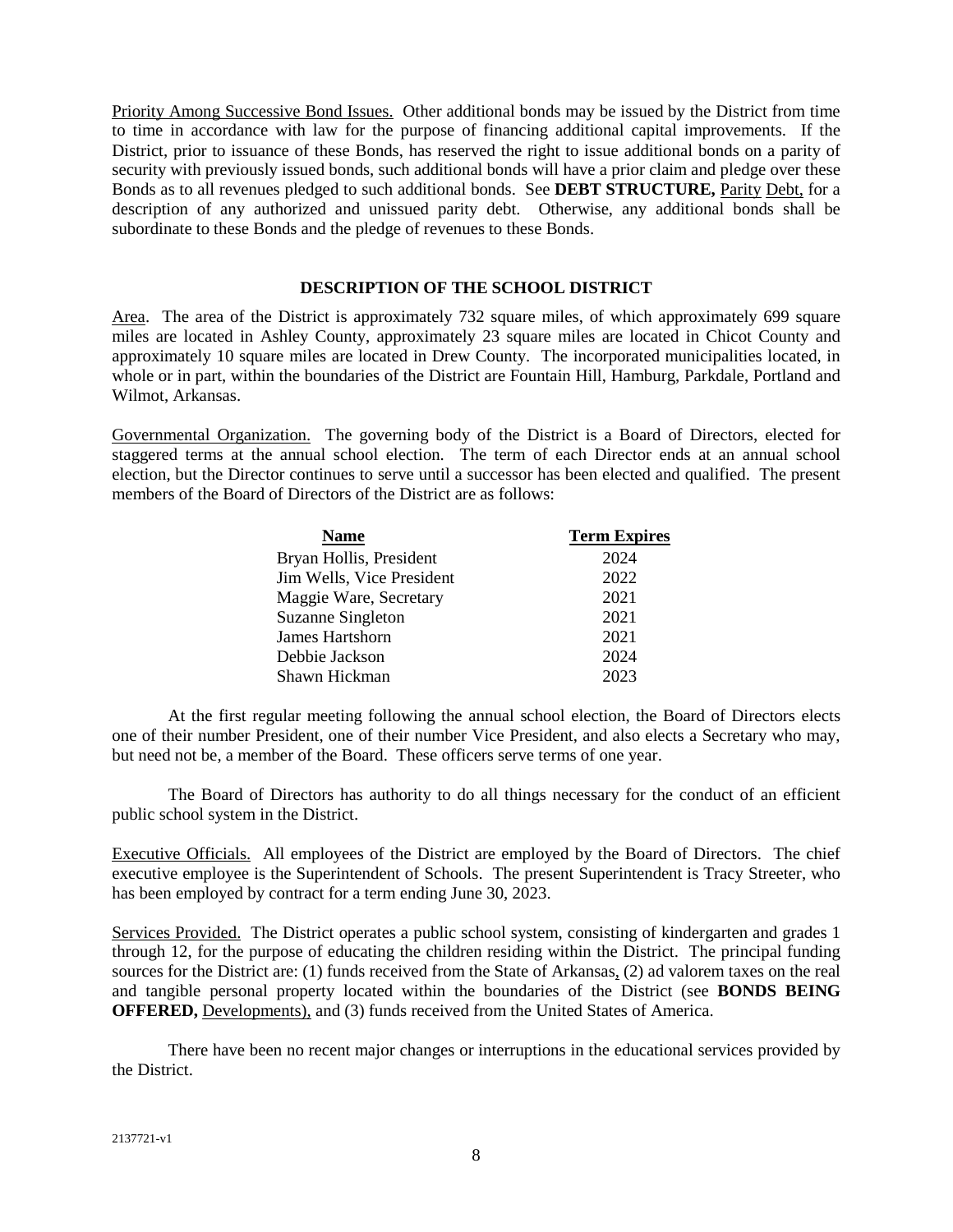School Buildings. The school buildings presently operated by the District are as follows:

<span id="page-11-0"></span>

| <b>Name of School</b>        | <b>Grades Housed</b> | <b>Year in Which Construction</b><br>or Most Recent<br><b>Renovation Completed</b> | <b>Present Condition</b><br>(Good, Fair or Poor) |
|------------------------------|----------------------|------------------------------------------------------------------------------------|--------------------------------------------------|
| <b>Portland Elementary</b>   | <b>PK-5</b>          | Original -1970                                                                     | Good                                             |
| Hamburg High                 | $9 - 12$             | Original-1971<br>Renovated 2010                                                    | Good/Good                                        |
| Hamburg Middle               | $6-8$                | Original 1990<br>Renovated 2011                                                    | Fair/Good                                        |
| Noble Elementary             | $PK-2$               | Noble-1956                                                                         | Fair                                             |
| <b>Allbritton Elementary</b> | $3 - 5$              | Allbritton-2006                                                                    | Good                                             |

School Enrollment and Population. The average daily membership (enrollment) of the District and estimated population of the District for each of the last five years is as follows:

<span id="page-11-1"></span>

| <b>Fiscal Year</b>    | <b>Average Daily</b> | <b>Estimated</b>  |
|-----------------------|----------------------|-------------------|
| <b>Ending June 30</b> | <b>Membership</b>    | <b>Population</b> |
| 2018-19               | 1,717.92             | 6,871.68          |
| 2017-18               | 1,769.85             | 7,079.40          |
| 2016-17               | 1,847.89             | 7,391.56          |
| 2015-16               | 1,887.36             | 7,549.44          |
| 2014-15               | 1,917.16             | 7,668.64          |

<span id="page-11-2"></span>Accreditation. In accordance with the requirements of The Quality Education Act of 2003 (Subchapter 2 of Chapter 15, Title 6, Ark. Code Ann.), the State Board of Education adopted educational standards that all public elementary and secondary schools in the State must meet to be accredited. The Act provides that any school not meeting these standards will be eliminated, and that any school district operating one or more of such schools is to be dissolved and its territory annexed to another district or districts which operate all schools therein in compliance with the minimum standards. The Arkansas Department of Education (the "ADE") reviews annual reports to determine whether the school district is in compliance with the standards.

Under the ADE regulations and guidelines, schools may be classified as accredited, accreditedcited or probationary. Schools which meet all policies and standards promulgated by the ADE are classified as accredited. For those schools classified as accredited-cited or accredited-probationary, the ADE has promulgated maximum times allowable for correction of particular violations of standards. A school that has been classified as accredited-cited and does not correct the violation in the allowable time will be placed on probation. If a school in probationary status fails to comply within the allotted timeframe, the school falls into loss of accreditation status. For a district that falls into probationary status, the State Board of Education may take any number of actions listed in ADE's Rules Governing Standards For Accreditation of Arkansas Public Schools and School Districts.

<span id="page-11-3"></span>The District has been classified as accredited.

Assessed Valuation. Taxable property is valued for tax purposes as of January 1 of each year. However, the assessment process is not completed until November of the year of assessment. See **FINANCIAL INFORMATION,** Assessment of Property and Collection of Property Taxes. The assessed valuation of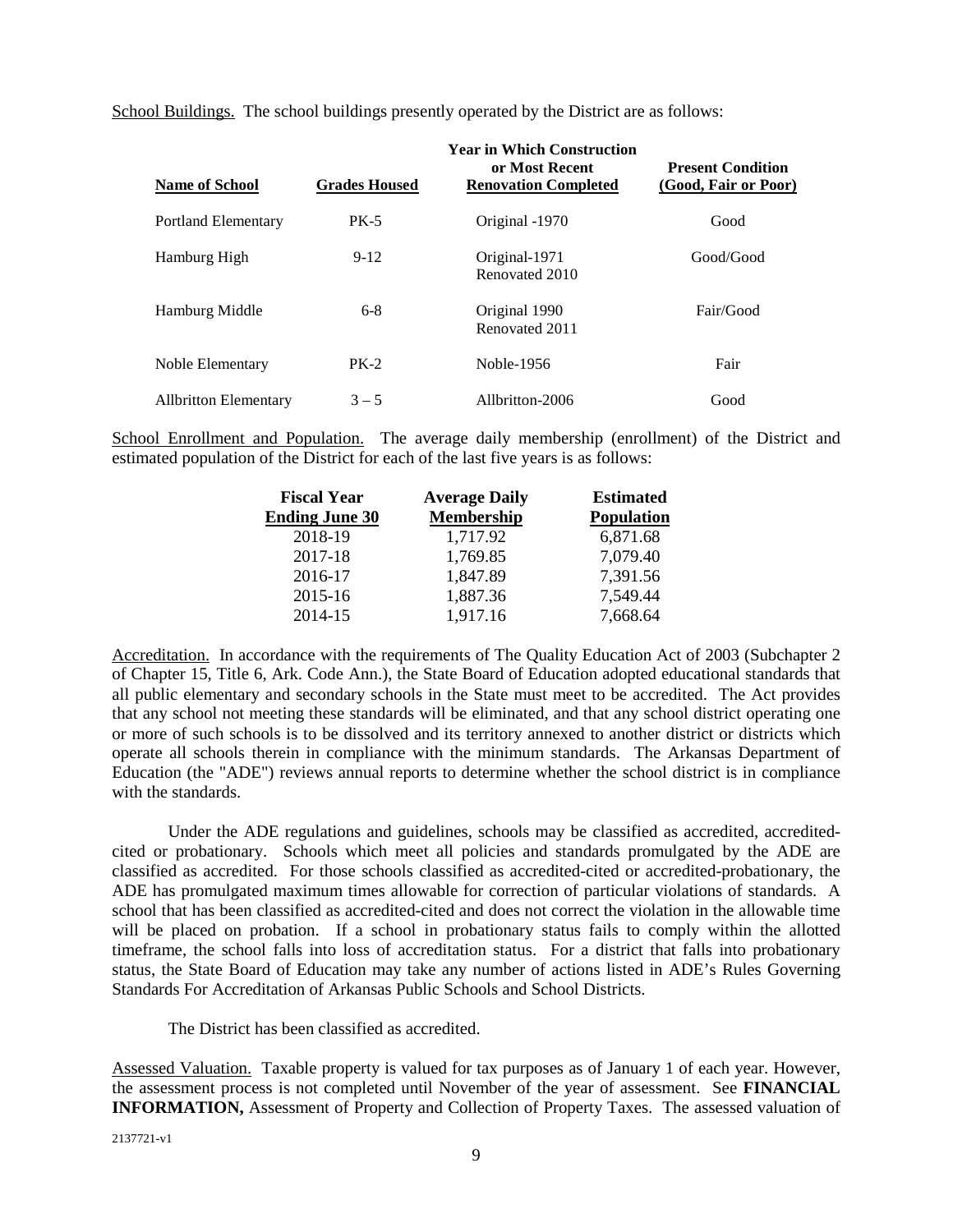taxable property located within the boundaries of the District (as of January 1) has been as follows:

|      |                    | <b>Personal</b> | <b>Utilities and</b>      | <b>Total Assessed</b> |
|------|--------------------|-----------------|---------------------------|-----------------------|
| Year | <b>Real Estate</b> | <b>Property</b> | <b>Regulated Carriers</b> | Value                 |
| 2019 | 73,274,040         | 31,547,510      | 18,361,430                | 123,182,980           |
| 2018 | 70,290,387         | 31,699,205      | 17,097,980                | 119,087,572           |
| 2017 | 70,190,815         | 29,029,390      | 16,301,070                | 115,521,275           |
| 2016 | 68,994,918         | 30,057,371      | 15,734,210                | 114,786,499           |
| 2015 | 67,004,379         | 28,804,210      | 15,399,090                | 111,207,679           |

Financial Institution Deposits. The total deposits of banks with principal offices within the boundaries of the District as of the end of each year have been as follows:

<span id="page-12-0"></span>

| Year | <b>Bank Deposits</b> |
|------|----------------------|
| 2019 | N/A                  |
| 2018 | \$38,157,000*        |
| 2017 | 38,457,000           |
| 2016 | 38,631,000           |
| 2015 | 36,549,000           |
| 2014 | 37,226,000           |

\*Farmers Bank merged with Southern Bancorp Bank effective June 3, 2017.

Major Employers. The principal industries, commercial and governmental entities, and other major employers within the boundaries of the District are as follows:

<span id="page-12-1"></span>

| Company                        | <b>Business or Product</b> | Number of<br><b>Employees</b> |
|--------------------------------|----------------------------|-------------------------------|
| <b>Hamburg School District</b> | Public School              | 267                           |
| Magnolia Flooring Mill         | Lumber and Wood Products   | 85                            |

There have been no significant recent additions to or losses of employment within the District.

The District has no knowledge of any presently proposed significant additions to or losses of employment within the District.

Employees. The number of persons presently employed by the District are as follows:

<span id="page-12-2"></span>

|                                           | <b>Number</b> |
|-------------------------------------------|---------------|
| Superintendent and Central District Staff | 10            |
| Principals                                | 5             |
| <b>Classroom Teachers</b>                 | 146           |
| <b>Other Non-Teaching Personnel</b>       | 106           |
| <b>TOTAL</b>                              | 267           |

Twenty percent (20%) of the District's employees belong to organized unions. The total number of employees has not varied by more than fifteen percent (15%) within the previous three years.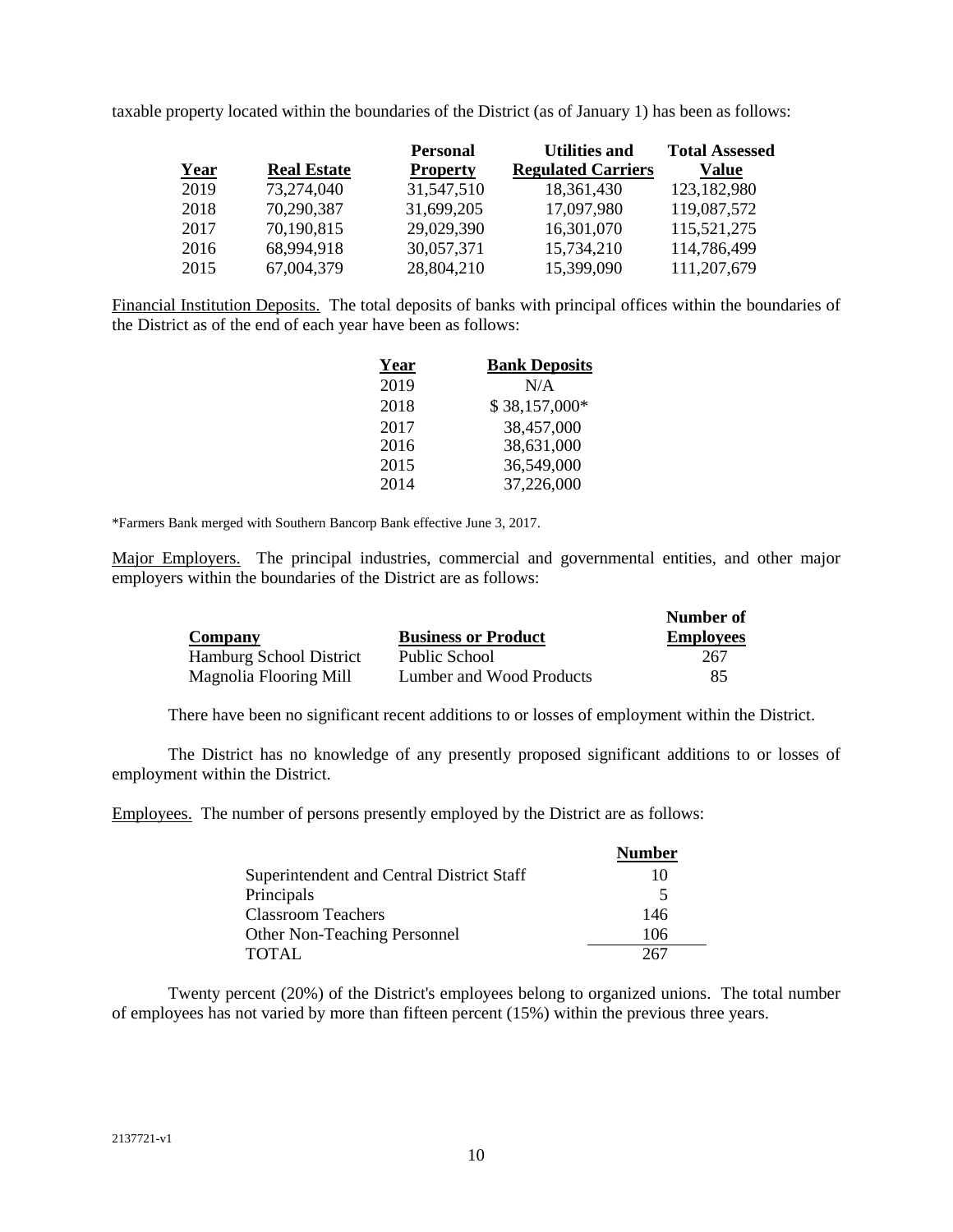### <span id="page-13-1"></span><span id="page-13-0"></span>**DEBT STRUCTURE**

Outstanding Indebtedness. The principal categories of indebtedness which the District is authorized to incur are commercial bonds (offered at public sale on competitive bids), revolving loan bonds and certificates of indebtedness (representing loans from the State Department of Education), installment contracts (payable in subsequent fiscal years) and postdated warrants (warrants drawn in one fiscal year for payment in a subsequent fiscal year). In addition, the District is authorized to lease property from the owner under lease agreements giving the District the option to purchase the property leased. Commercial bonds and revolving loan indebtedness are payable from debt service tax revenues. Installment contracts, postdated warrants and lease-purchase obligations are payable from maintenance and operation tax revenues.

The present outstanding debt of the District is as follows:

#### **COMMERCIAL BONDS**

| <b>Amount</b><br>Outstanding<br><b>Immediately</b> |                          |                 | <b>Tax Rate (in mills</b><br>per dollar) Voted for<br><b>Payment as Rolled Back</b> |
|----------------------------------------------------|--------------------------|-----------------|-------------------------------------------------------------------------------------|
| Date of                                            | <b>After Issuance of</b> | Final           | <b>After Reassessment</b>                                                           |
| <b>Obligations</b>                                 | <b>These Bonds</b>       | <b>Maturity</b> | (applicable to real estate)                                                         |
| 05/24/11 (QSCB)                                    | 635,000<br>\$.           | 04/01/26        | None                                                                                |
| 03/12/19                                           | 5,685,000                | 04/01/39        | 4.5 plus continuation of existing 6.0                                               |
| 08/28/19                                           | 7,495,000                | 02/01/49        | 4.0 plus continuation of 10.5                                                       |
| 07/23/20                                           | 5,320,000                | 02/01/39        | 10.5                                                                                |

## <span id="page-13-2"></span>**POST-DATED WARRANTS OR CONTRACTS**

| <b>Issue Date</b> | <b>Maturity Date</b> | <b>Principal Outstanding</b> | <b>Interest Rate</b> |
|-------------------|----------------------|------------------------------|----------------------|
| 05/04/16          | 05/04/23             | \$265,098.50                 | 3.140\%              |

## <span id="page-13-6"></span><span id="page-13-3"></span>**LEASE-PURCHASE OBLIGATIONS**

<span id="page-13-4"></span>

| <b>Issue date</b> | <b>Maturity Date</b> | <b>Principal Outstanding</b> | Rent     |
|-------------------|----------------------|------------------------------|----------|
| 08/23/16          | 08/23/2021           | 391.35                       | \$196.20 |
| 05/28/19          | 05/28/2024           | 52.831.35                    | 1.276.50 |

Parity Debt. The District has not reserved the right to issue Bonds on a parity with the outstanding debt listed above.

<span id="page-13-5"></span>Debt Ratio. The ratio of outstanding debt after issuance of these Bonds (\$19,453,324.20) to current assessed valuation (\$123,182,980) will be 15.80%.

Computation of Dollar Amount of Debt Service Tax Levied. The most recent county-wide reassessment of taxable property was completed in Ashley County in 2018, in Drew County in 2014, and in Chicot County in 2019. **The next county-wide reassessment for Ashley County is scheduled to be completed in 2023, in Drew County in 2021 and in Chicot County in 2024.** For purposes of Amendment 59, the year in which the reassessment is completed is known as the "Base Year". For a general discussion of the reassessment requirement and its effect on assessed value and tax rate, see **FINANCIAL**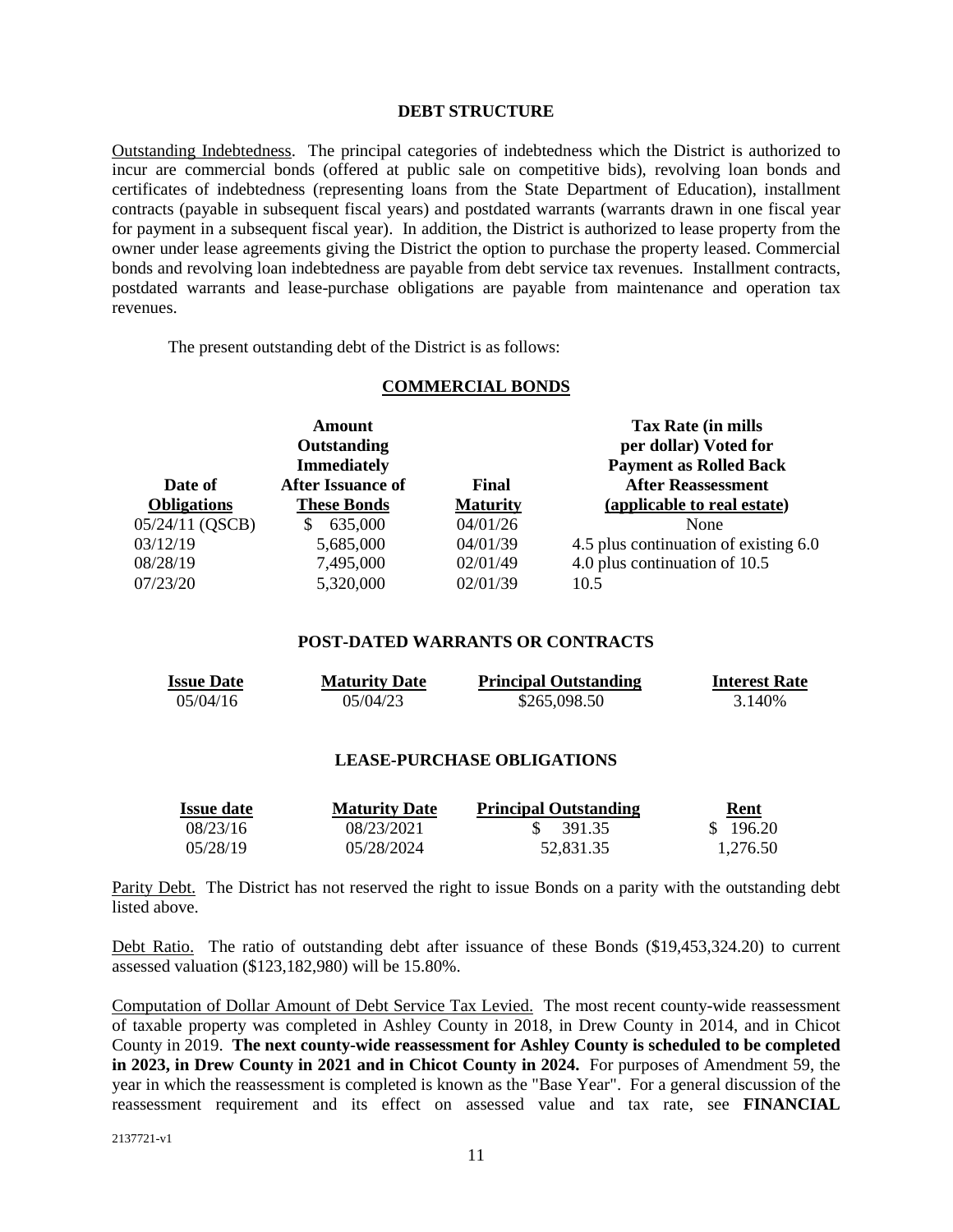#### **INFORMATION,** Constitutional Amendment No. 59, infra.

Constitutional Amendment No. 79 provides for an annual state credit against ad valorem property tax on a homestead in an amount not less than \$300. Effective with the assessment year 2019, the amount of the credit was increased to \$375. The tax reduction is reflected on the tax bill sent to the property owner by the county collector. Amendment No. 79 provides that the credit shall be applied in a manner that would not impair a bondholder's interest in ad valorem debt service revenue. In addition, Amendment No. 79 provides that the "General Assembly shall, by law, provide for procedures to be followed with respect to adjusting ad valorem taxes or millage pledged for bonded indebted purposes, to assure that the tax or millage levied for bonded indebtedness purposes will, at all times, provide a level of income sufficient to meet the current requirements of all principal, interest, paying agent fees, reserves, and other requirements of the bond indenture."

The taxing units within the county are entitled to reimbursement of the reduction from the annual state credit. Pursuant to legislation, the state sales tax was increased by 0.5%. The purpose of the legislation is to raise revenues that the state sends back to school districts to replace the money lost as a result of the state credit. Therefore, for purposes of calculating projected revenues available for debt service discussed below, the District has assumed that it will receive debt service revenues equal to the debt service revenues it would have received prior to an adoption of Amendment No. 79.

The debt service tax levied for collection in 2020 for use in the 2020-2021 school year has been computed by multiplying the 2019 assessment (\$123,182,980) by the number of available debt service mills (14.5 mills).

For purposes of calculating revenues available for debt service, it has been assumed that the assessed value of all property in the District will remain the same, without increase or decrease. On this basis, the total debt service tax levied in each year will be as shown under Debt Service Schedule and Coverage, below.

[Remainder of page intentionally left blank.]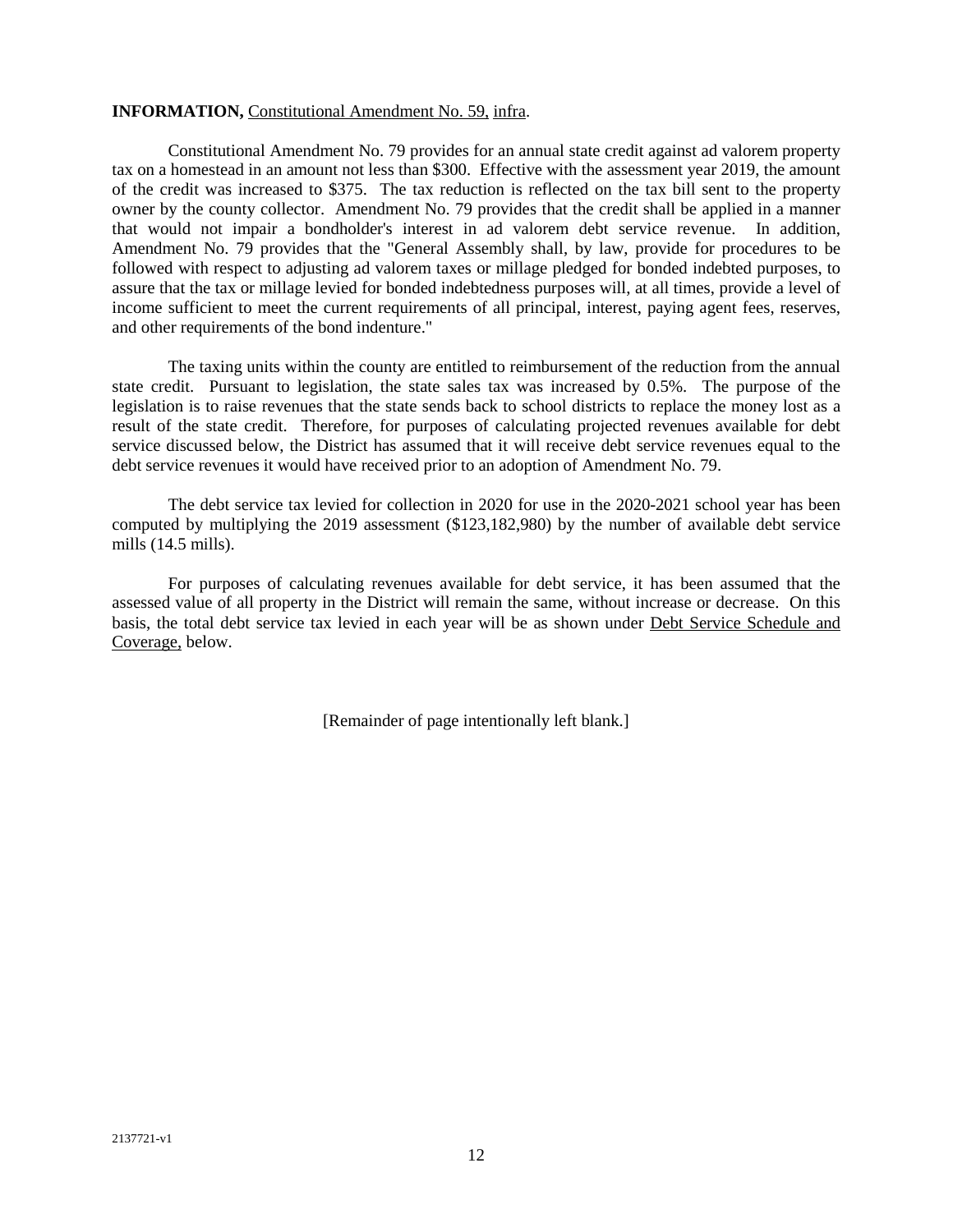<span id="page-15-0"></span>Debt Service Schedule and Coverage. For purposes of the following table, it is assumed that the assumptions made in Computation of Dollar Amount of Debt Service Tax Levied are accurate and that the annual rate of tax collections in each year will be 100% (see **FINANCIAL, INFORMATION,**  Collection of Taxes, for the actual historical rate of collection). On this basis, the annual debt service requirements for previously issued bonds and these Bonds, the revenues available for debt service and coverage are as follows:

|               |                        |                        |                              | <b>Total</b>         |                 |
|---------------|------------------------|------------------------|------------------------------|----------------------|-----------------|
| Fiscal        | <b>Total Principal</b> |                        |                              | <b>Estimated</b>     |                 |
| Year          | and Interest of        | <b>Total Principal</b> | <b>Total Principal &amp;</b> | <b>Revenue</b>       |                 |
| <b>Ending</b> | <b>Previously</b>      | and Interest of        | <b>Interest of all</b>       | <b>Available for</b> |                 |
| June 30       | <b>Issued Bonds</b>    | <b>These Bonds</b>     | <b>Outstanding Bonds</b>     | <b>Debt Service</b>  | <b>Coverage</b> |
| 2021          | \$821,629              | \$36,214               | \$857,842                    | \$1,786,153          | 2.08            |
| 2022          | 826,279                | 274,345                | 1,100,624                    | 1,786,153            | 1.62            |
| 2023          | 820,479                | 353,115                | 1,173,594                    | 1,786,153            | 1.52            |
| 2024          | 819,529                | 346,334                | 1,165,862                    | 1,786,153            | 1.53            |
| 2025          | 818,279                | 354,234                | 1,172,512                    | 1,786,153            | 1.52            |
| 2026          | 821,729                | 351,769                | 1,173,497                    | 1,786,153            | 1.52            |
| 2027          | 818,233                | 348,869                | 1,167,101                    | 1,786,153            | 1.53            |
| 2028          | 818,683                | 350,969                | 1,169,651                    | 1,786,153            | 1.53            |
| 2029          | 818,683                | 357,650                | 1,176,333                    | 1,786,153            | 1.52            |
| 2030          | 813,233                | 348,838                | 1,162,070                    | 1,786,153            | 1.54            |
| 2031          | 812,483                | 355,088                | 1,167,570                    | 1,786,153            | 1.53            |
| 2032          | 806,283                | 360,825                | 1,167,108                    | 1,786,153            | 1.53            |
| 2033          | 809,783                | 351,025                | 1,160,808                    | 1,786,153            | 1.54            |
| 2034          | 807,683                | 351,300                | 1,158,983                    | 1,786,153            | 1.54            |
| 2035          | 804,720                | 356,100                | 1,160,820                    | 1,786,153            | 1.54            |
| 2036          | 806,295                | 350,738                | 1,157,033                    | 1,786,153            | 1.54            |
| 2037          | 806,820                | 354,963                | 1,161,783                    | 1,786,153            | 1.54            |
| 2038          | 806,708                | 354,013                | 1,160,720                    | 1,786,153            | 1.54            |
| 2039          | 810,970                | 172,975                | 983,945                      | 1,786,153            | 1.82            |
| 2040          | 404,250                |                        | 405,250                      | 1,786,153            | 4.42            |
| 2041          | 405,250                |                        | 405,250                      | 1,786,153            | 4.41            |
| 2042          | 405,950                |                        | 406,950                      | 1,786,153            | 4.40            |
| 2043          | 406,350                |                        | 406,350                      | 1,786,153            | 4.40            |
| 2044          | 406,450                |                        | 406,450                      | 1,786,153            | 4.39            |
| 2045          | 406,250                |                        | 406,250                      | 1,786,153            | 4.40            |
| 2046          | 410,750                |                        | 410,750                      | 1,786,153            | 4.35            |
| 2047          | 409,800                |                        | 409,800                      | 1,786,153            | 4.36            |
| 2048          | 408,550                |                        | 408,550                      | 1,786,153            | 4.37            |
| 2049          | 412,000                |                        | 412,000                      | 1,786,153            | 4.34            |
|               |                        |                        |                              |                      |                 |

<span id="page-15-1"></span>Pledge of State Aid. A.C.A. 56-20-1204 provides that if the Trustee does not receive payment from the District at least five (5) calendar days before the principal and interest is due under the Resolution, the Department of Education immediately shall cure any deficiency in payment by making payment in the full amount of the deficiency to the Trustee. If the Department makes the bond payment, and the District fails to remit the full amount to the Department, the Department will withhold from the District the next distribution of state funding.

<span id="page-15-2"></span>Uniform Rate of Tax. Amendment No. 74 establishes a statewide 25-mill property tax minimum for maintenance and operation of the public schools (the "Uniform Rate of Tax"). The Uniform Rate of Tax replaces that portion of local school district ad valorem taxes available for maintenance and operation of schools.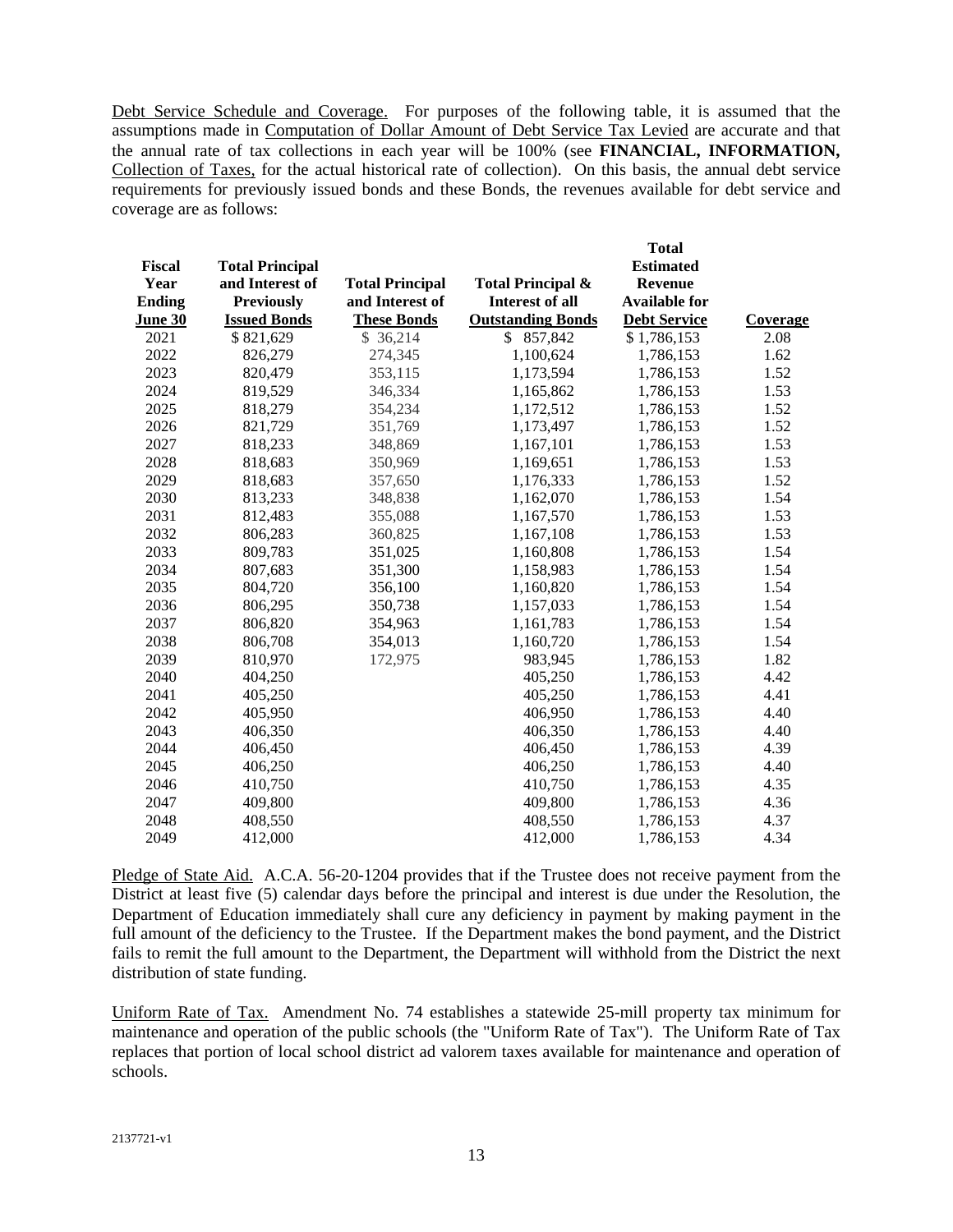<span id="page-16-0"></span>**Defaults. No debt obligations of the District have been in default as to principal or interest payments or in any other material respect at any time in the last 25 years.** 

<span id="page-16-1"></span>**Infectious Disease Outbreak**. The World Health Organization has declared a pandemic following the global outbreak of COVID-19, a respiratory disease caused by a new strain of coronavirus. On March 13, 2020, President Trump declared a national emergency to unlock federal funds and assistance to help states and local governments fight the pandemic. Governor Asa Hutchinson (the "Governor") of the State of Arkansas (the "State") declared a state of emergency due to the outbreak of COVID-19, which has spread to the State and to many counties, and has also instituted mandatory measures via various executive orders to contain the spread of the virus. On June 18, 2020, he extended the state of emergency through August 1, 2020. These measures, which alter the behavior of businesses and people, are expected to have negative impacts on regional, state and local economies and cause significant declines in the financial markets in the United States and volatility attributed to concerns about the duration of the pandemic and its continued economic impact. The United States Congress has passed relief and stimulus legislation. This legislation is intended to address the financial impact of the pandemic on the U.S. economy and financial markets. It is too early to predict if the legislation will have its intended impact. If market declines and/or volatility continue, the ability to sell or trade securities in the financial markets could be materially constrained.

In an attempt to slow the spread of COVID-19 in the State, the Governor has taken numerous and widespread actions designed to mandate and/or encourage "social distancing" to slow the spread of COVID19. The Governor has also mandated that all Arkansas public schools will remain closed for onsite instruction. On March 28, 2020, the Arkansas General Assembly enacted legislation creating a COVID-19 Rainy Day Fund to help the State cope with the outbreak.

Developments with respect to COVID-19 and the State's responses to COVID-19 (including governmental mandates) may continue to occur at a rapid pace, including on a daily basis, and the swift spread of the outbreak may continue to increase in severity for an unknown period of time. Some mandated or encouraged business practices currently in existence or implemented in the future may cause the closure of businesses within the District, and such closures may have an adverse impact on collections of the ad valorem taxes levied by the District. The potential financial impact on the District cannot be predicted at this time, such as any potential reduction in the District's debt service revenues and the State's ability to cure any deficiency in debt service payment by the District; however, the continued spread of COVID-19 could have a material adverse effect on the District and collections of the debt service taxes pledged to the Bonds.

The District expects additional costs related to COVID-19 and, accordingly, has budgeted (i) \$213,130 to purchase chromebooks to issue to students for remote learning; (ii) \$111,095 for hotspot cost and connectivity; (iii) \$75,000 for sanitation and safety material; (iv) \$5,000 for health care supplies for nurses due to certain recommendations from the state including an isolation room; and (v) around \$5,000 for postage of school work packets and communications to families. The District budget for COVID-19 response totals is \$409,225. The District expects to be reimbursed for these costs under the CARES Act. Of the total amount budgeted, the District has spent approximately 75% to date. In addition, the District has purchased Plexiglass for certain school areas, masks for all students and teachers, is downloading curriculum for students and continued sanitation.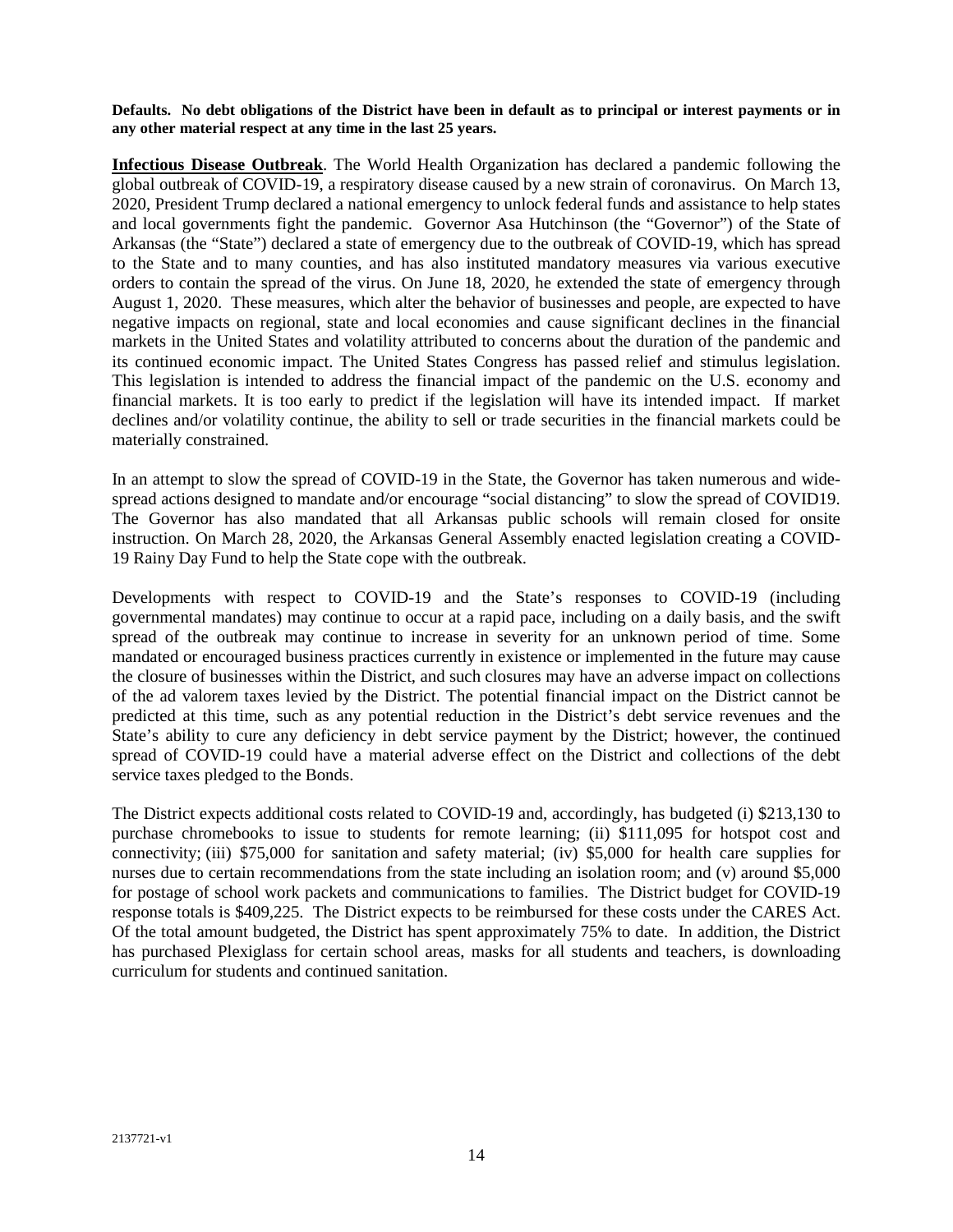## <span id="page-17-0"></span>**THE RESOLUTION**

Set forth below is a summary of certain provisions of the Resolution. This summary does not purport to be comprehensive and reference is made to the full text of the Resolution for a complete description of its provisions.

<span id="page-17-1"></span>Bond Fund. The pledged revenues will be deposited into a Bond Fund which will be held by, or under the direction of, the District. Moneys in the Bond Fund will be used solely for the payment of principal of, interest on and Trustee's fees in connection with the Bonds, except as otherwise specifically provided in the Resolution. Any surplus of the pledged revenues over and above the amount necessary to insure the payment as due of principal of, interest on and Trustee's fees in connection with the Bonds will be released from the pledge and may be withdrawn from the Bond Fund and used for other school purposes. The Treasurer of the District will withdraw from the Bond Fund and deposit with the Trustee, on or before fifteen (15) calendar days prior to each interest payment date and on or before fifteen (15) calendar days prior to the due date of any Trustee fees, moneys in an amount equal to the amount of such Bonds or interest, or Trustee's fees, for the sole purpose of paying the same, and the Trustee shall apply such moneys for such purpose.

<span id="page-17-2"></span>Deposit of Sale Proceeds. The Bonds will be delivered to the Trustee upon payment by the Successful Bidder of the Bonds in cash of the purchase price ("total sale proceeds"). The amount necessary to accomplish the refunding of the Bonds Being Refunded shall be applied for such purpose. The balance of the total sale proceeds will be deposited into the Redemption Fund (defined in the Resolution) in integral multiples of \$5,000. Any balance remaining after making the deposit into the Redemption Fund shall be deposited into the Bond Fund.

## <span id="page-17-3"></span>Investments.

(a) The District may, from time to time, invest moneys held for the credit of the Bond Fund in direct obligations of the United States of America or obligations the principal of and interest on which are fully guaranteed by the United States of America ("Government Obligations"), or in bank certificates of deposit the principal and interest on which are fully insured by the Federal Department Insurance Corporation. The Trustee shall to the extent practicable, invest moneys held for the credit of the Redemption Fund in Government Obligations.

(b) Investments shall remain a part of the Fund from which the investment was made. All earnings and profits from investments shall be credited to and all losses charged against, the Fund from which the investment was made.

(c) The term "Authorized Investments" means direct obligations of the United States of America or obligations the principal of and interest on which are fully guaranteed by the United States of America ("Government Obligations"), or in bank certificates of deposit the principal and interest on which are fully insured by the Federal Department Insurance Corporation. The Trustee shall to the extent practicable, invest moneys held for the credit of the Redemption Fund in Government Obligations.

<span id="page-17-4"></span>Trustee. The Trustee was designated by the Underwriter.

The Trustee shall only be responsible for the exercise of good faith and reasonable prudence in the execution of its trust. The Trustee is not required to take any action for the protection of Bondholders unless it has been requested to do so in writing by the holders of not less than 10% in principal amount of the Bonds then outstanding and offered reasonable security and indemnity against the cost, expenses and liabilities to be incurred therein or thereby.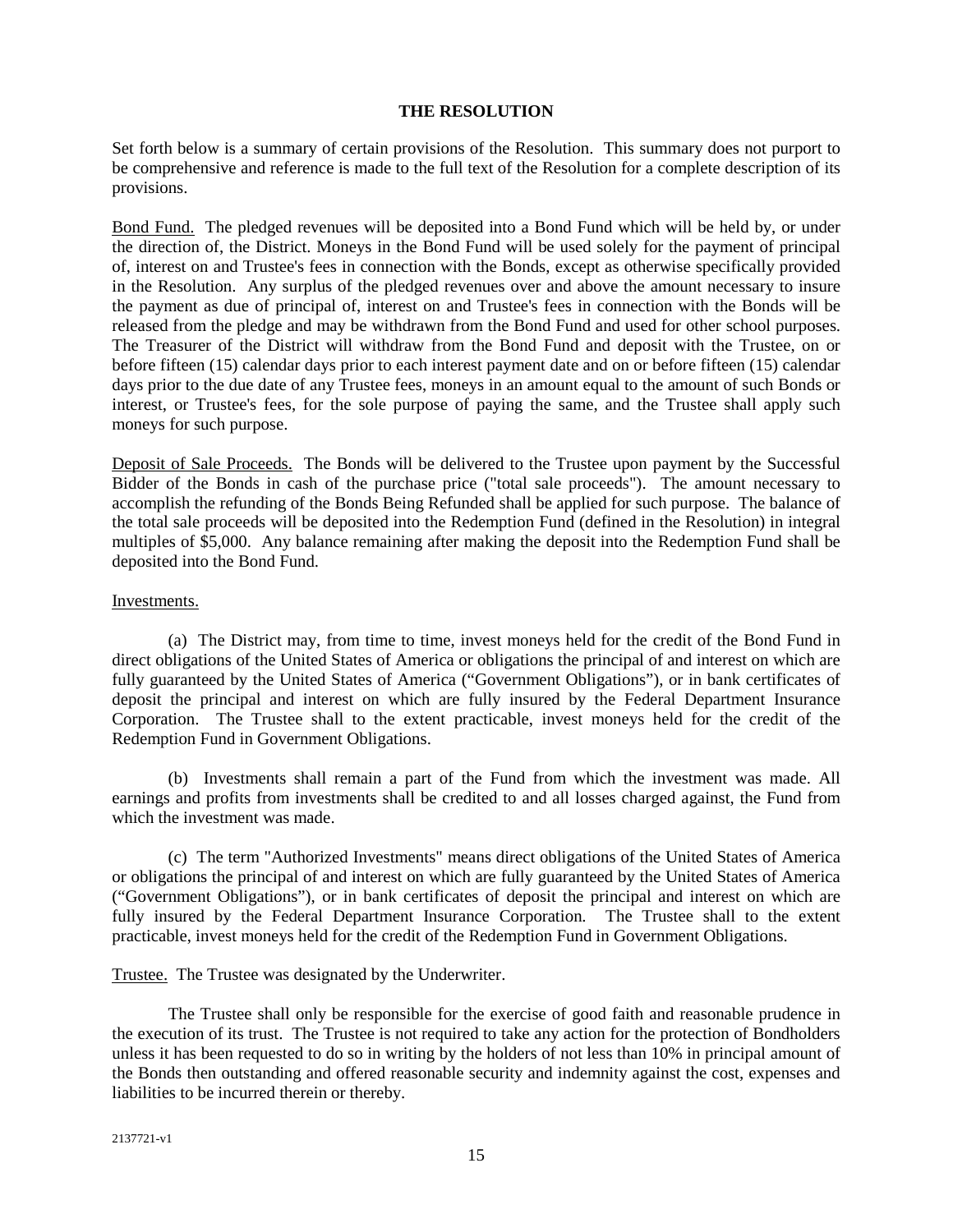The Trustee may resign by giving notice in writing to the Secretary of the Board of Directors. Such resignation shall be effective upon the appointment of a successor Trustee by the District and acceptance of appointment by the successor. If the District fails to appoint a successor Trustee within 30 days of receiving notice of resignation, the Trustee may apply to a court of competent jurisdiction for appointment of a successor. The holders of a majority in principal amount of outstanding Bonds may at any time, with or without cause, remove the Trustee and appoint a successor Trustee.

<span id="page-18-0"></span>Modification of Terms of Bonds. The terms of the Bonds and the Resolution will constitute a contract between the District and the registered owners of the Bonds. The owners of not less than 75% in aggregate principal amount of the Bonds then outstanding have the right, from time to time, to consent to the adoption by the District of resolutions modifying any of the terms or provisions contained in the bonds or the Resolution; provided, however, there shall not be permitted (a) any extension of the maturity of the principal of or interest on any bond, or (b) a reduction in the principal amount of any bond or the rate of interest thereon, or (c) the creation of any additional pledge on the revenues pledged to the Bonds other than as authorized in the Resolution, or (d) a privilege or priority of any bond or bonds over any other bond or bonds, or (e) a reduction in the aggregate principal amount of the Bonds required for such consent.

<span id="page-18-1"></span>Defeasance. When all of the Bonds shall have been paid or deemed paid, the pledge in favor of the Bonds (see **BONDS BEING OFFERED,** Security and Source of Payment, supra) shall be discharged and satisfied. A Bond shall be deemed paid when there shall have been deposited in trust with the Trustee or with another bank or trust company (which other bank or trust company must be a member of the Federal Reserve System), as escrow agent under an escrow deposit agreement requiring the escrow agent to apply the proceeds of the deposit to pay the principal of and interest on the Bond as due at maturity or upon redemption prior to maturity, moneys or Government Securities sufficient to pay when due the principal of and interest on the Bond. If the principal of the Bond is to become due by redemption prior to maturity, notice of such redemption must have been duly given or provided for. "Government Securities" shall mean direct or fully guaranteed obligations of the United States of America, noncallable, maturing on or prior to the maturity or redemption date of the bond. In determining the sufficiency of a deposit there shall be considered the principal amount of such Government Securities and interest to be earned thereon until their maturity.

<span id="page-18-2"></span>Defaults and Remedies. If there is any default in the payment of the principal of or interest on any Bond, or if the District defaults in the performance of any other covenant in the Resolution, the Trustee may, and upon the written request of the owners of not less than 10% in principal amount of the Bonds then outstanding shall, by proper suit compel the performance of the duties of the officials of the District under the Constitution and laws of the State of Arkansas and under the Resolution and protect and enforce the rights of the owners by instituting appropriate proceedings at law or in equity or by other action deemed necessary or desirable by the Trustee. If any default in the payment of principal or interest continues for 30 days the Trustee may, and upon the request of the owners of not less than 10% in principal amount of the then outstanding Bonds shall, declare all outstanding Bonds immediately due and payable together with accrued interest thereon.

2137721-v1 No owner of any bond shall have any right to institute any suit, action, mandamus or other proceeding in equity or at law for the protection or enforcement of any right under the Bonds or the Resolution or under the Constitution and laws of the State of Arkansas, unless such owner previously shall have given written notice to the Trustee of the default, and unless the owners of not less than 10% in principal amount of the then outstanding Bonds shall have made written request of the Trustee to take action, shall have afforded the Trustee a reasonable opportunity to take such action, and shall have offered to the Trustee reasonable security and indemnity against the cost, expenses and liabilities to be incurred and the Trustee shall have refused or neglected to comply with such request within a reasonable time. No one or more owners of the Bonds shall have any right in any manner by his or their action to affect,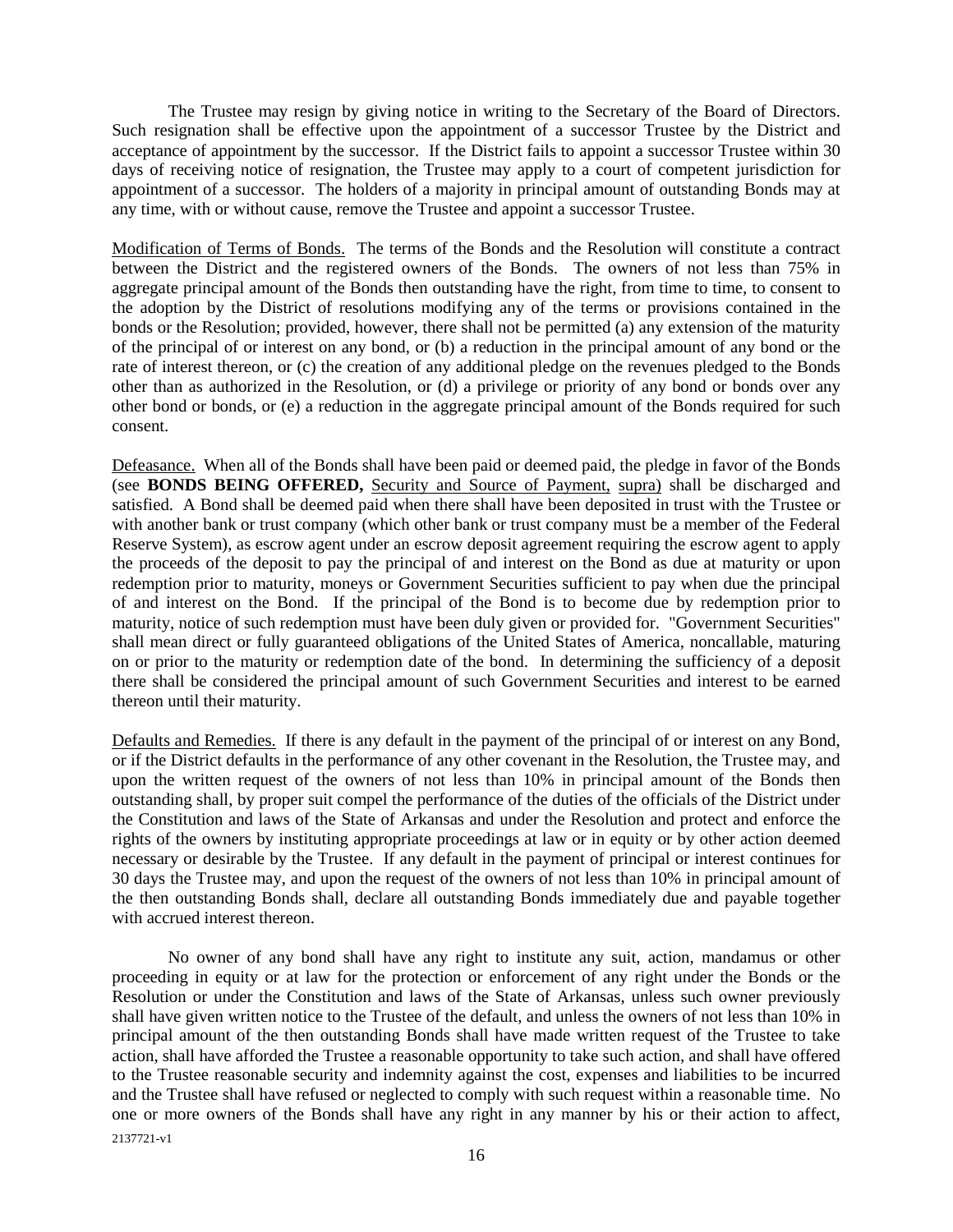disturb or prejudice the security of the Resolution, or to enforce any right thereunder except in the manner provided in the Resolution. All proceedings at law or in equity shall be instituted, had and maintained in the manner provided in the Resolution and for the benefit of all owners of outstanding Bonds. Any individual rights of action are restricted by the Resolution to the rights and remedies therein provided. Nothing shall, however, affect or impair the right of any owner to enforce the payment of the principal of and interest on any bond at and after the maturity thereof.

Action may be taken by the Trustee without possession of any bond, and any such action shall be brought in the name of the Trustee and for the benefits of all the owners of bonds.

No delay or omission of the Trustee or any owner of a bond to exercise any right or power accrued upon any default shall impair any such right or power or be construed to be a waiver of any such default or acquiescences therein, and every power and remedy given to the Trustee and to the owners of the Bonds may be exercised from time to time and as often as may be deemed expedient.

The Trustee may, and upon the written request of the owners of not less than 10% in principal amount of the Bonds then outstanding shall, waiver any default which shall have been remedied before the entry of final judgment or decree in any suit, action or proceeding or before the completion of the enforcement of any other remedy. No such waiver shall extend to or affect any other existing or subsequent default or defaults or impair any rights or remedies consequent thereon.

There is no requirement that the District furnish periodic evidence as to the absence of default or as to the compliance with the terms of the Bonds, the Resolution or law.

[Remainder of page intentionally left blank.]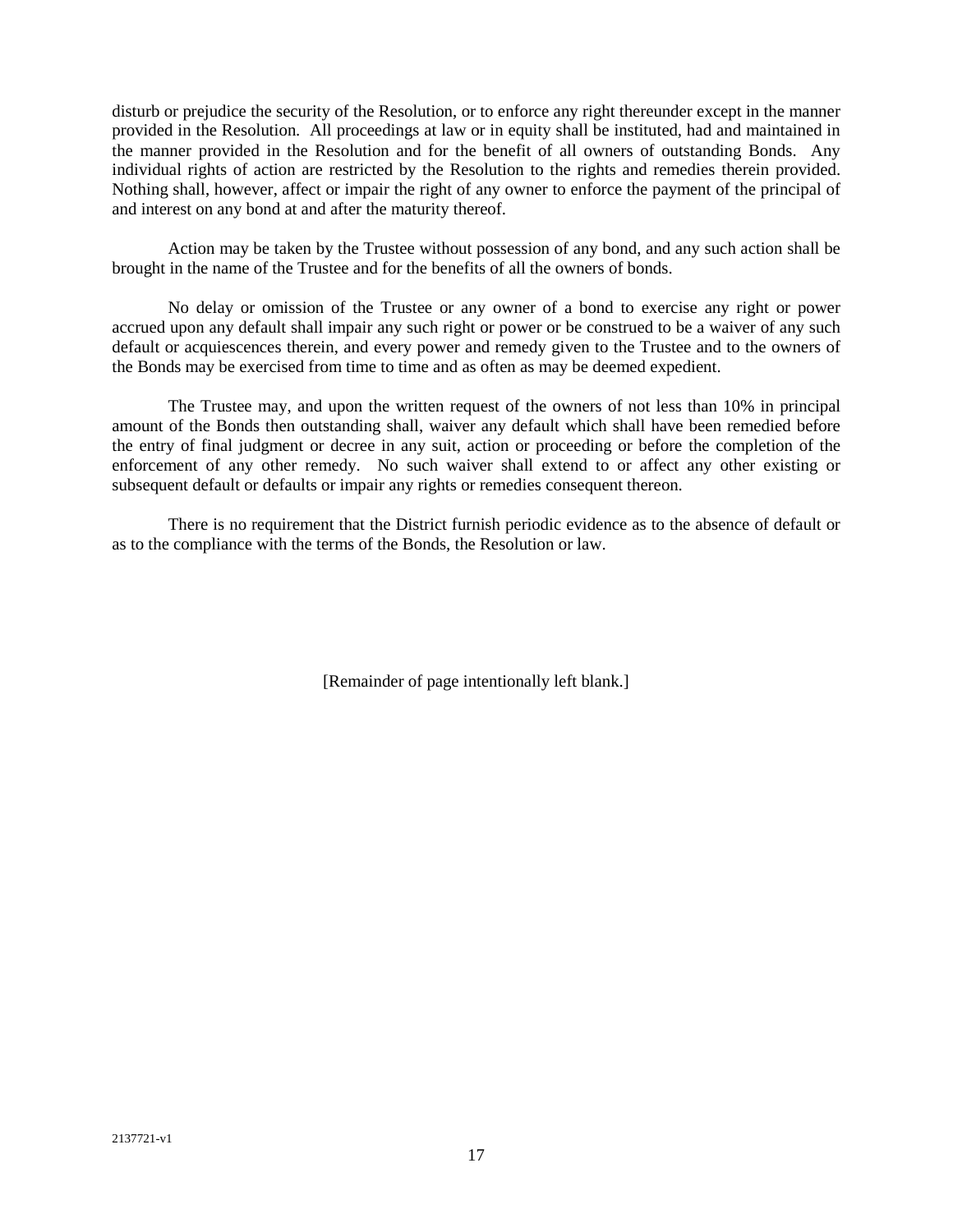## <span id="page-20-1"></span><span id="page-20-0"></span>**FINANCIAL INFORMATION**

Sources and Uses of Funds. The following combined summary of Revenues, Expenditures and Fund Balances are taken from the District's 2019, 2018, 2017Audits. For complete information concerning the District, please review the actual Audits at [www.legaudit.state.ar.us](http://www.legaudit.state.ar.us/).

| <b>REVENUES</b>                                                             | 2019         | 2018         | 2017         |
|-----------------------------------------------------------------------------|--------------|--------------|--------------|
| Property taxes                                                              | \$4,019,819  | \$4,061,704  | \$3,836,822  |
| State assistance                                                            | 11,275,658   | 11,591,779   | 11,788,312   |
| Federal assistance                                                          | 21,876       | 26,675       | $\mathbf{0}$ |
| Activity revenues                                                           | 331,688      | 230,425      | 292,006      |
| Investment income                                                           | 2,767        | 2,269        | 4,068        |
| Other revenues                                                              | 139,450      | 99,451       | 226,205      |
| <b>TOTAL REVENUES</b>                                                       | \$15,791,258 | \$16,012,303 | \$16,147,413 |
|                                                                             |              |              |              |
| <b>EXPENDITURES</b>                                                         |              |              |              |
| Regular programs                                                            | \$6,185,149  | \$6,390,646  | \$6,515,294  |
| Special education                                                           | 507,223      | 557,727      | 509,288      |
| Career education                                                            | 740,440      | 746,855      | 687,338      |
| Compensatory education                                                      | 112,996      | 81,926       | 80,201       |
| Other instructional programs                                                | 721,059      | 711,356      | 742,888      |
| Support services                                                            | 5,905,604    | 5,652,175    | 5,576,367    |
| Non-programmed costs                                                        | $\Omega$     | $\mathbf{0}$ | 27,137       |
| Activity expenditures                                                       | 252,112      | 285,384      | 254,917      |
| Debt Service - Principal                                                    | 103,402      | 150,741      | 145,814      |
| Debt Service - Interest                                                     | 14,784       | 19,309       | 24,008       |
| <b>TOTAL EXPENDITURES</b>                                                   | \$14,542,769 | \$14,596,119 | \$14,563,252 |
|                                                                             |              |              |              |
| EXCESS OF REV OVER (UNDER) EXPND                                            |              |              |              |
|                                                                             | 1,248,489    | 1,416,184    | 1,584,161    |
| TOTAL OTHER FINANCING SOURCES<br>(USES)                                     | (1,897,884)  | (617,076)    | (901, 354)   |
|                                                                             |              |              |              |
| <b>EXCESS OF REV AND OTHER SOURCES</b><br>OVER (UNDER) EXPND AND OTHER USES |              |              |              |
|                                                                             | (649, 395)   | 799,108      | 682,807      |
|                                                                             |              |              |              |
| FUND BALANCE, BEGINNING OF YEAR                                             | \$3,760,160  | \$2,961,052  | \$2,278,245  |
|                                                                             |              |              |              |
| FUND BALANCE, END OF YEAR                                                   | \$3,110,765  | \$3,760,160  | \$2,961,052  |

# **Year Ending June 30**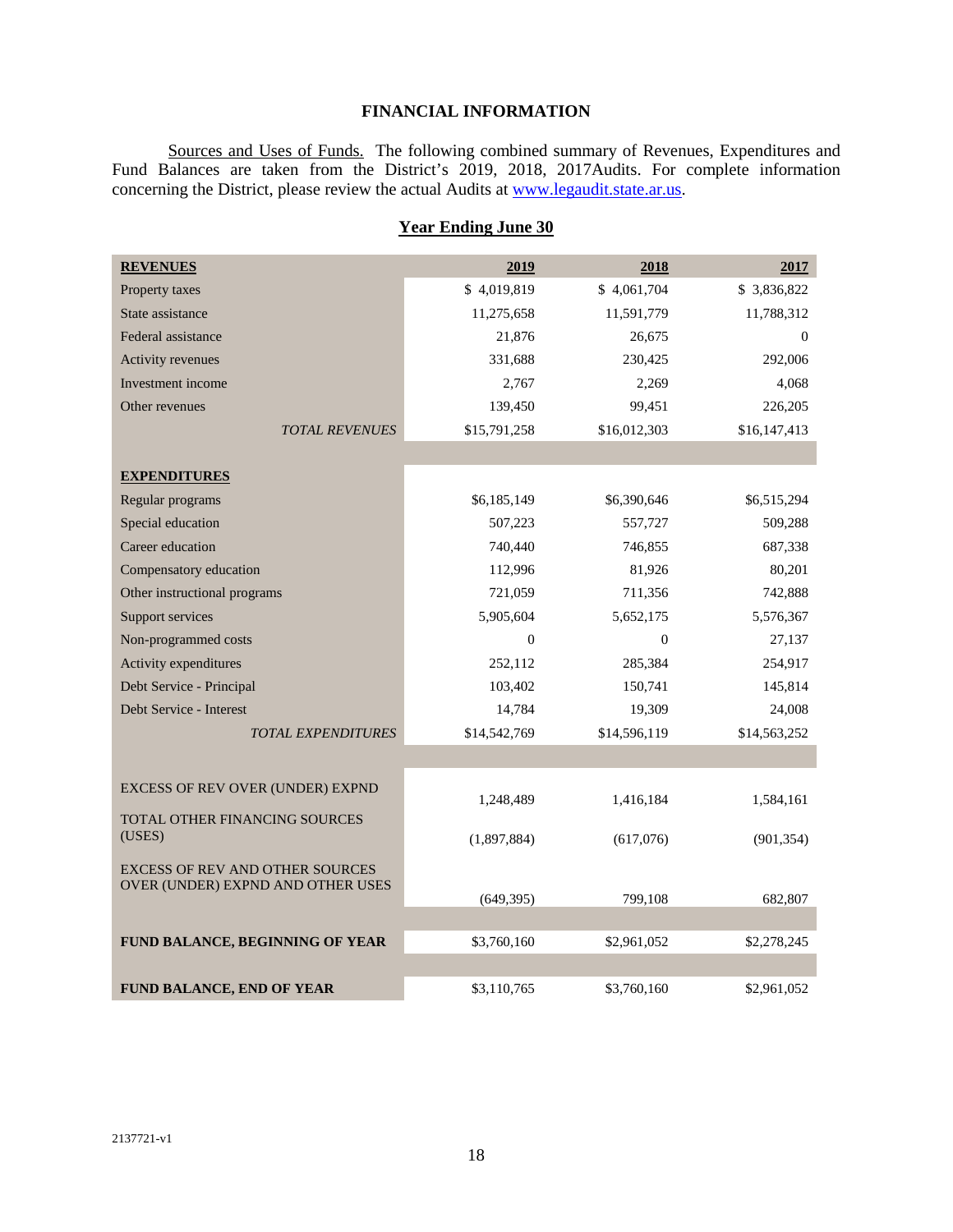Collection of Taxes. Tax collections of the ad valorem tax levied by the District are shown in the following table. School taxes voted at the school election are collected in the next calendar year and normally received by and used by the District during the school fiscal year beginning in such calendar year.

<span id="page-21-0"></span>

| <b>School</b> | <b>School</b>     | <b>School</b>        | <b>Rate of Collections</b> |
|---------------|-------------------|----------------------|----------------------------|
| Year          | <b>Tax Levied</b> | <b>Tax Collected</b> | (net of collection fees)   |
| 2018-2019     | 4,101,005         | 3,989,229            | 97.27%                     |
| 2017-2018     | 4,074,921         | 4,061,704            | 99.68%                     |
| 2016-2017     | 3,947,873         | 3,836,822            | 97.19%                     |
| 2015-2016     | 3,757,525         | 3,866,697            | 102.91%                    |
| 2014-2015     | 3,655,505         | 3,283,391            | 89.82%                     |

5-year average rate of collections – 97.37%

Overlapping Ad Valorem Taxes. The ad valorem taxing entities in the State of Arkansas are municipalities, counties, school districts and community college districts. All taxable property located within the boundaries of a taxing entity is subject to taxation by that entity. Thus property within the District is also subject to county ad valorem taxes. Property located within a municipality and/or within a community college district is also subject to taxation by that entity or entities. The ad valorem tax entities whose boundaries overlap the District and their real estate ad valorem tax rates are:

<span id="page-21-2"></span><span id="page-21-1"></span>

|                                   | <b>Total Tax Rate</b> |
|-----------------------------------|-----------------------|
| <b>Name of Overlapping Entity</b> | (in mills)            |
| <b>Ashley County</b>              | 7.3                   |
| <b>Chicot County</b>              | 10.0                  |
| Drew County                       | 5.7                   |
| City of Hamburg                   | 5.0                   |
| City of Fountain Hill             | 5.0                   |
| City of Parkdale                  | 5.0                   |
| City of Portland                  | 5.4                   |
| City of Wilmot                    | 5.0                   |

Assessment of Property and Collection of Property Taxes. (a) Under Amendment No. 59 to the Arkansas Constitution, all property is subject to taxation except for the following exempt categories: (i) public property used exclusively for public purposes; (ii) churches used as such; (iii) cemeteries used exclusively as such; (iv) school buildings and apparatus; (v) libraries and grounds used exclusively for school purposes; (vi) buildings, grounds and materials used exclusively for public charity; and (vii) intangible personal property to the extent the General Assembly has exempted it from taxation, provided that it be taxed at a lower rate, or provided for its taxation on a basis other than ad valorem. Amendment No. 59 also authorizes the General Assembly to exempt from taxation the first \$20,000 of value of a homestead of a taxpayer 65 years of age or older.

Amendment No. 59 provides that, except as otherwise provided therein in connection with the transition period following a county-wide reassessment (see Constitutional Amendment Nos. 59 and 79, infra), (1) residential property used solely as the principal place of residence of the owner shall be assessed in accordance with its value as a residence, (2) land (but not improvements thereon) used primarily for agricultural, pasture, timber, residential and commercial purposes shall be assessed upon the basis of its value for such use, and (3) all other real and tangible personal property subject to taxation shall be assessed according to its value (the Arkansas Supreme Court has held that the unqualified word "value," as used in a prior, substantially identical, constitutional provision, means "current market value").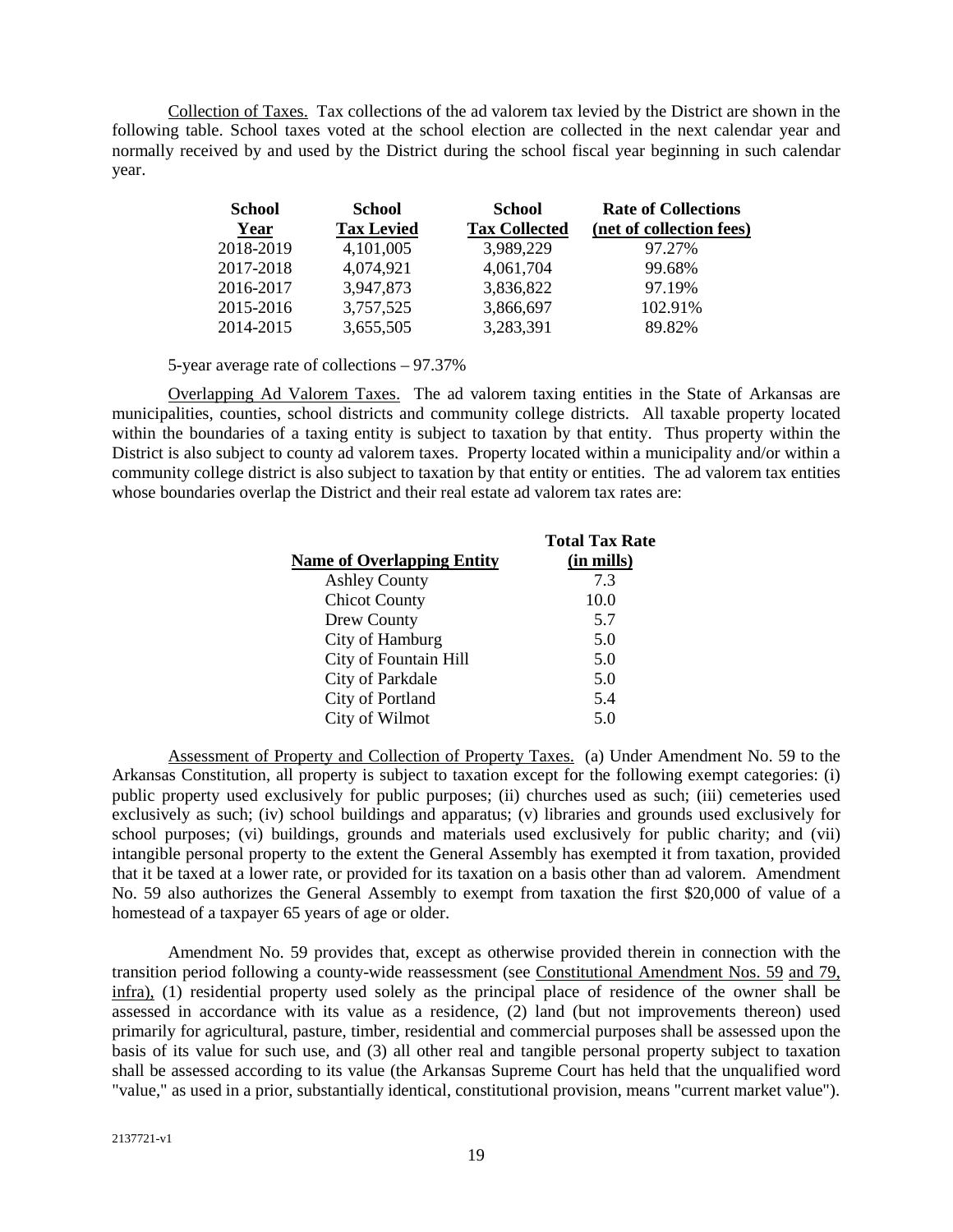(b) Property owned by public utilities and common carriers and "used and/or held for use in the operation of the company ..." is assessed for tax purposes by the Tax Division of the Arkansas Public Service Commission. A. C. A. § 26-26-1605 provides that the Tax Division "shall assess the property at its true and full market or actual value" and that all utility property of a company, whether located within or without the State of Arkansas, is to be valued as a unit. Annually, the company files a report with the Tax Division. The Tax Division reviews these reports, along with other reports (such as reports to shareholders, the Federal Communications Commission, the Federal Energy Regulatory Commission and the Interstate Commerce Commission), to determine the value of the property. Valuation is currently made on the basis of a formula, as set forth in A.C.A. § 26-26-1607, with consideration given to (i) original cost less depreciation, replacement cost less depreciation or reconstruction cost less depreciation; (ii) market value of capital stock and funded debt; and (iii) capitalization of income. As provided in A.C.A. § 26-26-1611, once the value of a company's property as a unit is determined, the Tax Division removes the value allocable to out-of-state property and assigns the remainder among Arkansas taxing units on the basis of value within each jurisdiction. The Tax Division certifies the assessment to the county assessor who enters the assessment as certified on the county assessment roll. County officials have no authority to change such assessment. See **LEGAL MATTERS,** Legal Proceedings.

All other property is assessed by the elected assessor of each Arkansas county (or other official or officials designated by law). This includes both real and tangible personal property. Amendment No. 79 to the Arkansas Constitution requires each county to appraise all market value real estate normally assessed by the county assessor at its full and fair value at a minimum of once every five (5) years.

(c) Amendment No. 79 requires the county assessor (or other official or officials designated by law), after each county-wide reappraisal, to compare the assessed value of each parcel of real property reappraised or reassessed to the prior year's assessed value. If the assessed value of the parcel increased, then the assessed value of that parcel must be adjusted as provided below.

Subject to subsection (e) below, if the parcel is not the homestead and principal place of residence ("homestead") of a taxpayer, then any increase in the assessed value in the first year after reappraisal cannot be greater than 10% (or 5% if the parcel is the taxpayer's homestead) of the assessed value for the previous year. For each year thereafter, the assessed value shall increase by an additional 10% (or 5% if the parcel is the taxpayer's homestead) of the assessed value for the year preceding the first assessment resulting from reappraisal; however, the increase cannot exceed the assessed value determined by the reappraisal prior to adjustment under Amendment No. 79.

For property owned by public utilities and common carriers, any annual increase in the assessed value cannot exceed more than 10% of the assessed value for the previous year. The provisions of this subsection (c) do not apply to newly discovered real property, new construction or substantial improvements to real property.

(d) If a homestead is purchased or constructed on or after January 1, 2001 by a disabled person or by a person over age 65, then that parcel will be assessed based on the lower of the assessed value as of the date of purchase (or construction) or a later assessed value. If a person is disabled or is at least 65 years of age and owns a homestead on January 1, 2001, then the homestead will be assessed based on the lower of the assessed value on January 1, 2001 or a later assessed value. When a person becomes disabled or reaches age 65 on or after January 1, 2001, that person's homestead should thereafter be assessed based on the lower of the assessed value on the person's 65th birthday, on the date the person becomes disabled or a later assessed value. This subsection (d) does not apply to substantial improvements to real property. For real property subject to subsection (e) below, the applicable date in this subsection (d), in lieu of January 1, 2001, is January 1 of the year following the completion of the adjustments to assessed value required in subsection (e).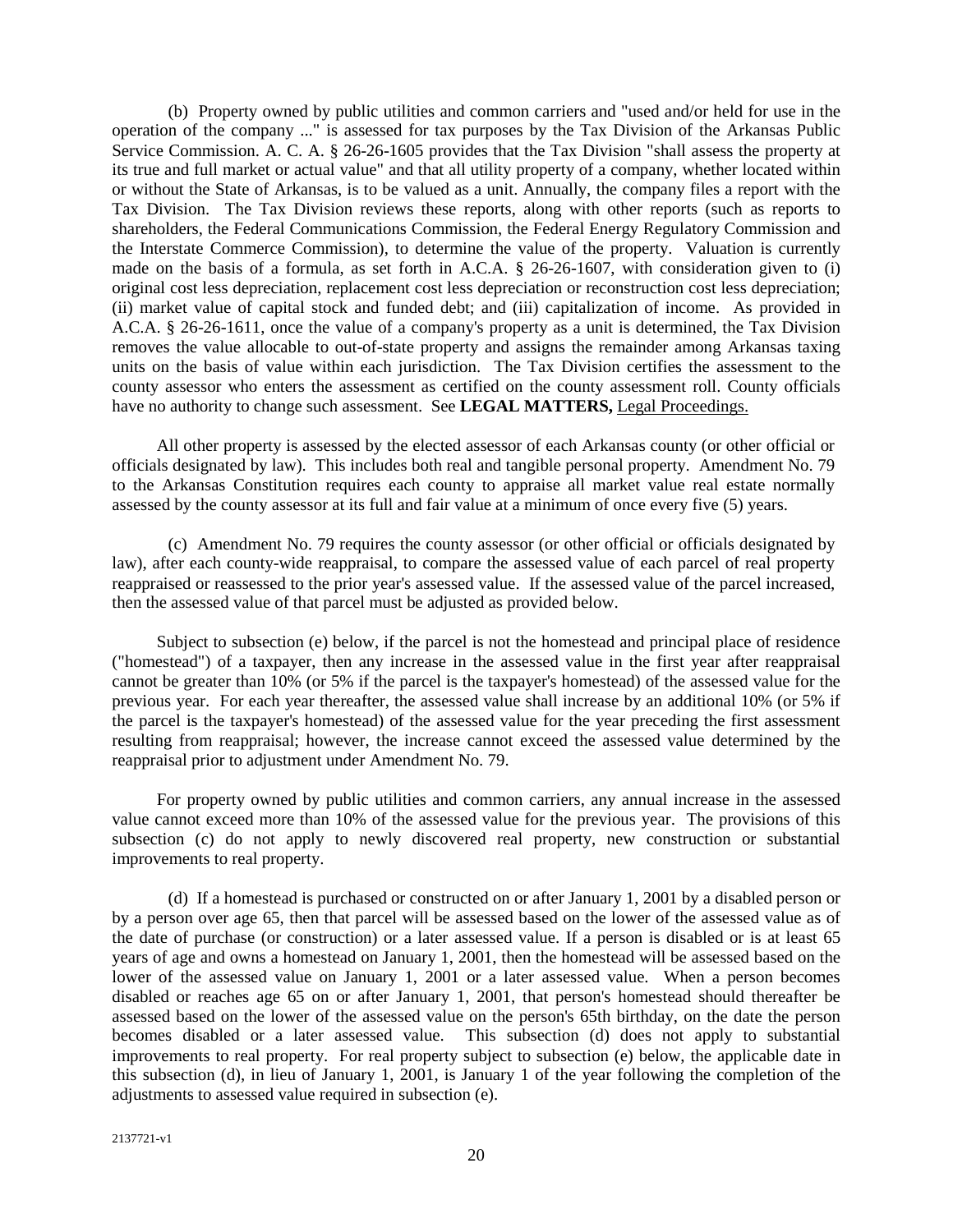(e) If, however, there has been no county-wide reappraisal and resulting assessed value of property between January 1, 1986 and December 1, 2000, then real property in that county is adjusted differently. In that case, the assessor (or other official or officials designated by law) compares the assessed value of each parcel to the assessed value of the parcel for the previous year. If the assessed value of the parcel increases, then the assessed value of the parcel for the year in which the parcel is reappraised or reassessed is adjusted by adding one-third (1/3) of the increase to the assessed value for the year prior to appraisal or reassessment. An additional one-third (1/3) of the increase is added in each of the next two  $(2)$  years.

The adjustment contemplated by subsection (e) does not apply to the property of public utilities or common carriers. No adjustment will be made for newly discovered real property, new construction or substantial improvements to real property.

(f) Property is currently assessed in an amount equal to 20% of its value. The percentage can be increased or decreased by the General Assembly.

The total of the millage levied by each taxing entity (municipalities, counties, school districts and community college districts) in which the property is located is applied against the assessed value to determine the tax owed. The assessed value of taxable property is revised each year and the total millage levied in that calendar year is applied against the assessed value for the calendar year. Assessed value for each year is determined as of January 1 of that year. Tangible personal property, including automobiles, initially acquired after January 1 and before June 1 is required to be assessed in the year of acquisition. Otherwise, only property owned by a taxpayer on January 1 is assessed for that calendar year.

The total taxes levied by all taxing authorities are collected together by the county collector of the county in which the property is located in the calendar year immediately following the year in which levied. Taxes are due and payable between the third Monday in February and October 15. Taxes not paid by October 15 are delinquent and subject to a 10% penalty. Real estate as to which taxes are delinquent for two successive years is certified to the State Land Commissioner, who offers the property for sale. The proceeds of such sale are distributed among the taxing authorities. Delinquent real property may be redeemed by the taxpayer within two years of the delinquency. Delinquent personal property taxes may be collected by distraint and public sale of the taxpayer's property.

Constitutional Amendment Affecting Personal Property Taxes. At the 1992 general election, a Constitutional amendment was approved which exempts from all personal property taxes items of household furniture and furnishings, clothing, appliances and other personal property used within the home. The effective date of the amendment was January 1, 1993.

Constitutional Amendment Nos. 59 and 79. Prior to the adoption of Amendment No. 59 to the Arkansas Constitution, the Constitution mandated that:

<span id="page-23-1"></span><span id="page-23-0"></span>"All property subject to taxation shall be taxed according to its value, that value to be ascertained in such manner as the General Assembly shall direct, making the same equal and uniform throughout the State. No one species of property from which a tax may be collected shall be taxed higher than other species of property of equal value ..."

2137721-v1 In the case of Arkansas Public Service Commission v. Pulaski County Board of Equalization, 266 Ark. 64, 582 S.W.2d 942 (June 25, 1979), the Supreme Court of Arkansas held that the then current assessment process, as prescribed by certain legislation and administrative regulations, was in violation of the Constitutional mandate in that (1) it provided for the assessment of certain property on the basis of "use value" as opposed to market value, (2) it did not provide for equal and uniform assessments throughout the State and (3) it provided for assessments based on past, as opposed to current, market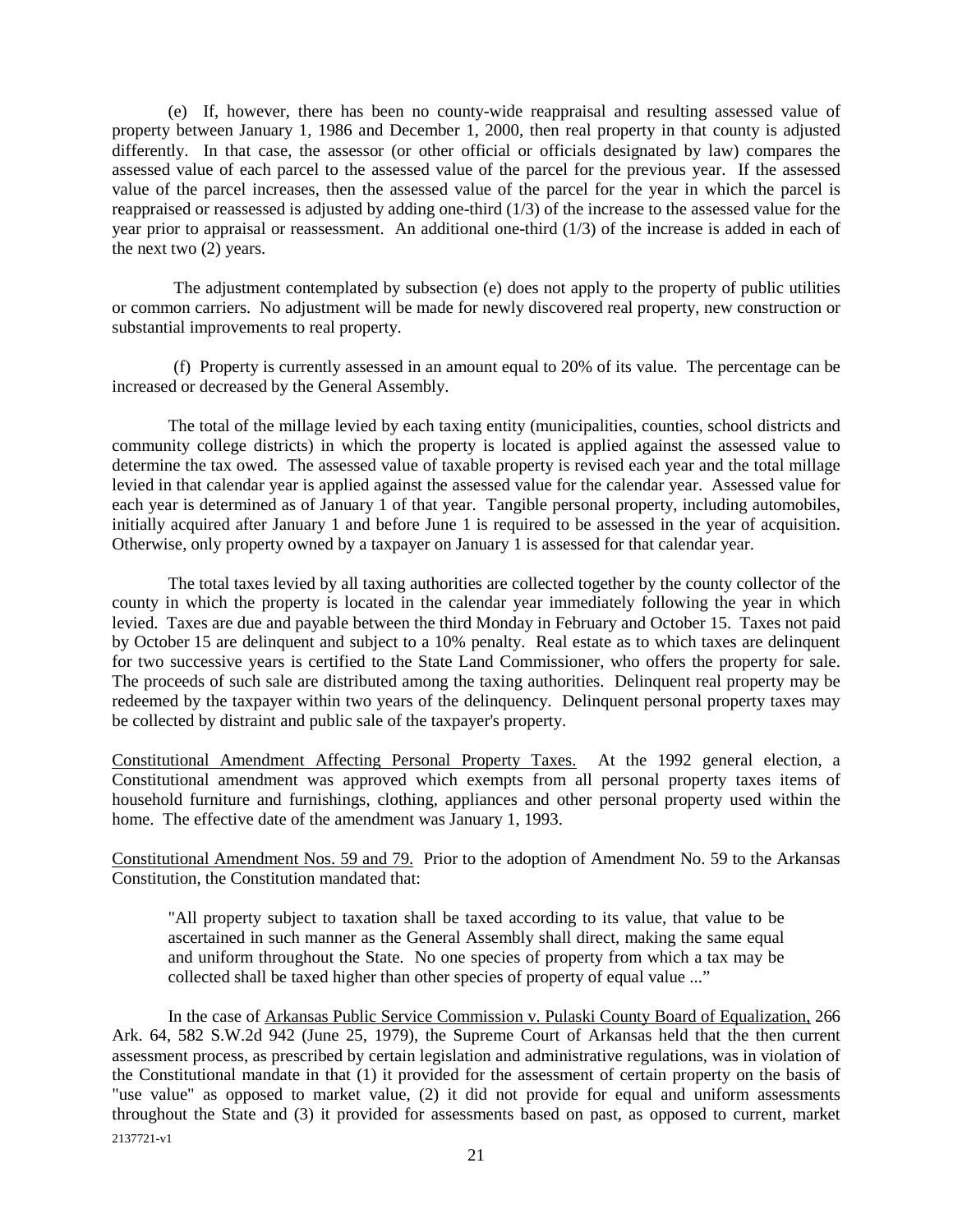values. The Court ordered a statewide reassessment to bring the assessments into conformity with the constitutional requirements. It was provided that the reassessment would be completed over a five year period, with 15 of the 75 counties in the State to be reassessed each year. The reassessment was accomplished in calendar years 1981 through 1985.

Legislative studies indicated that the effect of the Court-ordered reassessment would be to substantially increase real estate assessments in most or all counties of the State, with the result being, if tax rates remained the same, to substantially increase real estate taxes. The Arkansas General Assembly submitted to the electors of the State a proposed Constitutional amendment designed to prevent the substantial tax increase that would otherwise result from the reassessment. The proposed Amendment was approved at the 1980 General Election and is now Amendment No. 59 to the Arkansas Constitution.

At the 2000 general election, Constitutional Amendment No. 79 was adopted by a majority of the voters and went into effect on January 1, 2001. Among other things, Amendment No. 79 allows for an annual state credit against ad valorem property tax on a homestead in the amount of not less than \$300. The credit must not be applied in a manner that would impair a bondholder's interest in ad valorem debt service revenues.

Amendment No. 59 provides that whenever a county-wide reassessment results in an increase of assessed value of 10% or more, the tax rate of each taxing unit on property located in that county is to be adjusted as provided in the Amendment. The year in which the reassessment is completed is designated the "Base Year". The assessed valuation for the Base Year is based on the reassessment. Amendment No. 79 requires that rollback adjustments under Amendment No. 59 be determined after the adjustments are made to assessed value under Amendment No. 79 (see **FINANCIAL INFORMATION,** Assessment of Property and Collection of Property Taxes).

The tax rate applicable to other real property is computed by (1) deducting from the Base Year assessed value of the real estate the assessed value of newly-discovered real estate and new construction and improvements to real property to arrive at the reassessed value of previously assessed real property, (2) determining the tax rate necessary to produce from the previously assessed real property (on the basis of the Base Year assessment) the same amount of revenues produced from such property in the Base Year (on the basis of the last previous assessed value and the tax rate applicable to collections in the Base Year), and (3) either (a) fixing the tax rate determined in (2) as the tax rate for the real property, including newly-discovered real property and new construction and improvements to real estate, or (b) if the tax rate so fixed would produce less than 110% of the revenues from real estate produced in the Base Year, increasing the tax rate in an amount sufficient to produce such 110% of revenues.

The General Assembly, in Act No. 848 of 1981, implemented the procedures of Amendment No. 59. A. C. A. § 26-26-404, provides that the computation is to be made separately for each tax source or millage levy (in the case of the school districts this would require separate computations for operation and maintenance millage and debt service millage), with the new tax rate for each millage levy to be rounded up to the nearest 1/10 mill. In the case of debt service millage, the tax rate as so adjusted will continue as the continuing annual tax rate until retirement of the bonds to which pledged. The adjusted rate for operation and maintenance millage would be subject to change at each annual school election in accordance with law.

Amendment No. 79 provides that the tax rate for personal property and property of public utilities and regulated carriers should be the same as that for real property. Personal property rates currently not equal to real property rates should be reduced to the level of the real property rate unless a higher rate is "necessary to provide a level of income sufficient to meet the current requirements of all principal, interest, paying agent fees, reserves, and other requirements" of a bond issue.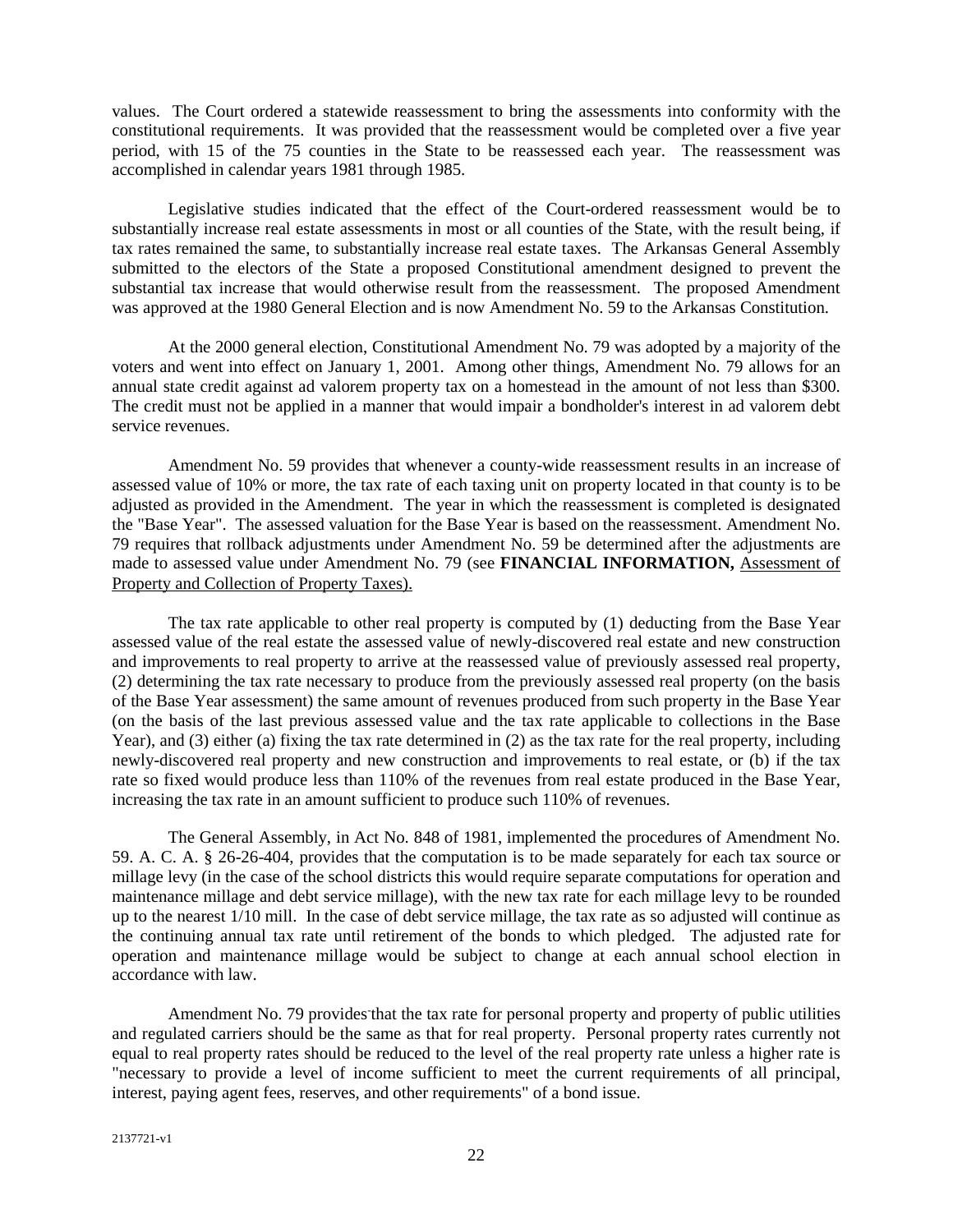Amendment No. 59 contains the following specific provision in regard to debt service millage:

"The General Assembly shall, by law, provide for procedures to be followed with respect to adjusting ad valorem taxes or millage pledged for bonded indebtedness purposes, to assure that the adjusted or rolled-back rate of tax or millage levied for bonded indebtedness purposes will, at all times, provide a level of income sufficient to meet the current requirements of all principal, interest, Paying Agent's fees, reserves, and other requirements of the bond indenture."

## A.C.A. § 26-26-402(b) provides:

"If it is determined that the adjustment or rollback of millages as provided for herein will render income from millages pledged to secure any bonded indebtedness insufficient to meet the current requirements of all principal, interest, paying agent fees, reserves and other requirements of a bond indenture any such pledged millage shall be rolled back or adjusted only to a level which will produce at least a level of income sufficient to meet the current requirements of all principal, interest, paying agent fees, reserves, and other requirements of the bond indenture."

If the assessed value of all classes of taxable property located in a school district remain at the same level, without increase or decrease, and the total school tax rates applicable to real and personal property remain constant, then the annual revenues derived from taxable real and personal property will be the same in each year. This would be true of annual revenues available for debt service on bonds, as well as other annual revenues of the district.

Major Taxpayers. For 2019 taxes levied for collection in 2020 (based on the 2019 assessed valuation), the top ten taxpayers within the boundaries of the District are as follows:

<span id="page-25-0"></span>

| Name                                 | <b>Assessed Value</b> | % of School District AV |
|--------------------------------------|-----------------------|-------------------------|
| Weyerhaeuser NR Company              | 4,118,300             | 3.34%                   |
| Southern Diversified LLC             | 1,007,401             | 0.82%                   |
| Northern Agriculture                 | 844,609               | 0.69%                   |
| Deyampert William B Inc              | 716,838               | 0.58%                   |
| Mt Magazine Farms                    | 669,558               | 0.54%                   |
| <b>GPS</b> Gin Company               | 634,164               | 0.51%                   |
| <b>Shackelford Frances D Trustee</b> | 574,651               | 0.47%                   |
| Cochran Fred                         | 546,274               | 0.44%                   |
| <b>Oak Creek Resources</b>           | 449,820               | 0.37%                   |
| Thebes General Partnership           | 540,345               | 0.44%                   |

## <span id="page-25-2"></span><span id="page-25-1"></span>**LEGAL MATTERS**

Litigation Over State Funding for Schools. In an Order issued November 9, 1994, the Honorable Annabelle C. Imber held that the existing state funding system for public education violated the equal protection provision of the Arkansas Constitution and violated Article 14, §1 of the Arkansas Constitution by "failing to provide a general, suitable and efficient system of free public education." Lake View School Dist. No. 25 of Phillips County, Arkansas v. Jim Guy Tucker, Case No. 92-5318 (1994). **On May 31, 2007, the Court concluded that the system of public school financing is now in constitutional compliance.**

2137721-v1 At the 1996 general election, a Constitutional Amendment was passed ("Amendment No. 74") which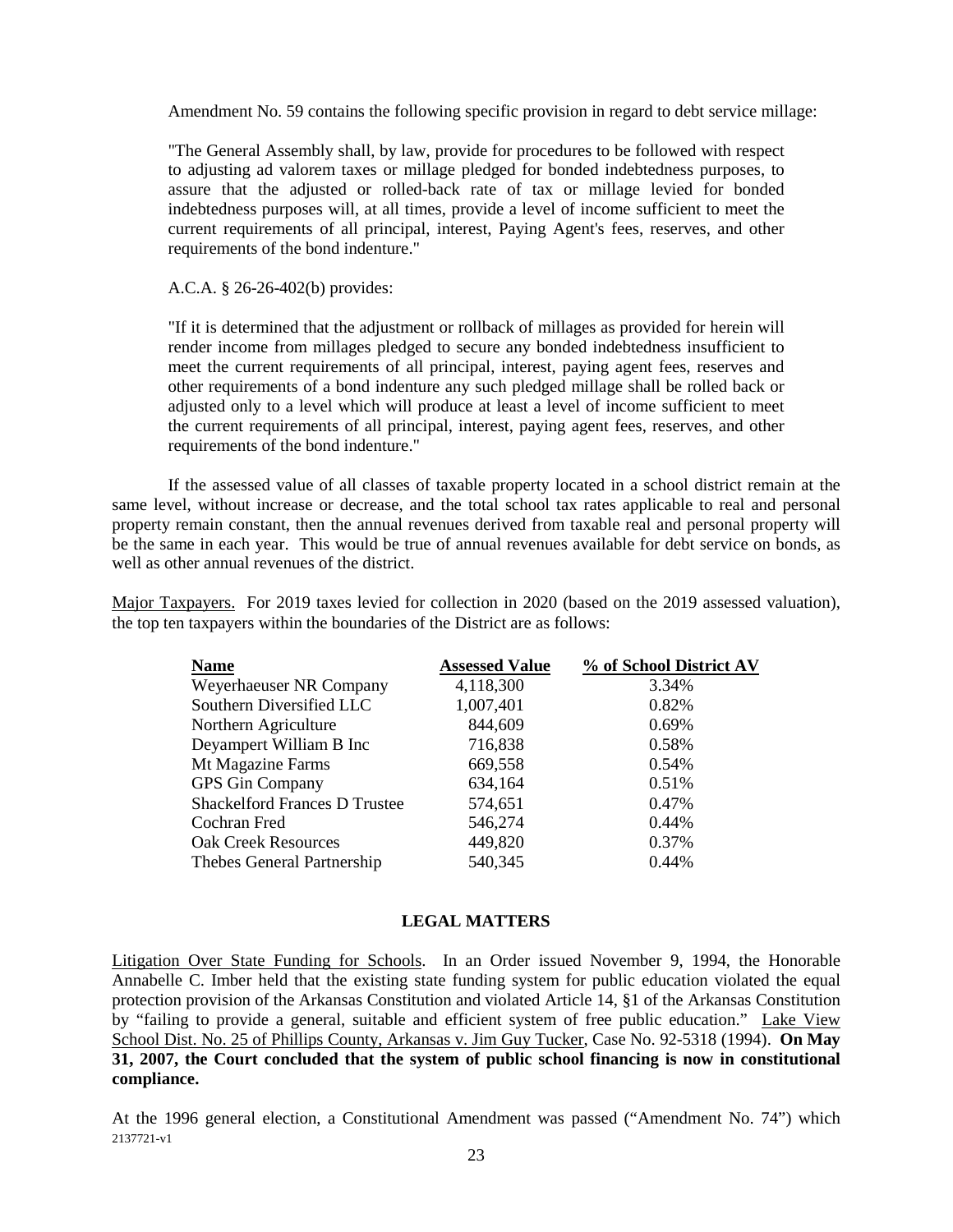establishes a statewide 25-mill property tax minimum for maintenance and operation of the public schools (the "Uniform Rate of Tax"). The Uniform Rate of Tax replaces that portion of local school district ad valorem taxes available for maintenance and operation. The Uniform Rate of Tax is to be collected in the same manner as other school property taxes, but the revenues generated from the Uniform Rate of Tax are remitted to the State Treasurer for distribution to the school districts.

<span id="page-26-0"></span>Legal Proceedings. No litigation is pending, or to the best knowledge of the District threatened, questioning the existence of the District, its boundaries, the assessed value of taxable property located within the District, any taxes levied by the District, the title of any member of the Board of Directors to his office, or questioning the authority of the District to issue the Bonds or any proceedings relating thereto.

<span id="page-26-1"></span>Legal Opinion. Issuance of the Bonds is subject to the unqualified approving opinion of Wright, Lindsey & Jennings LLP, Bond Counsel, to the effect that the Bonds have been lawfully issued under the Constitution and laws of the State of Arkansas and constitute valid, binding and enforceable obligations of the District.

<span id="page-26-2"></span>Tax Accounting Treatment of Original Issue Discount Bonds. The initial offering price for some of the Bonds (the "Original Issue Discount Bonds") may be less than the principal amount thereof.

In the opinion of Bond Counsel, under existing law and based upon the assumptions hereinafter stated:

(a) The difference between (i) the amount payable at the maturity of each Original Issue Discount Bond and (ii) the initial offering price to the public of each such Bond constitutes original issue discount with respect to such Bond in the hands of an owner who has purchased such Bond at the initial offering price in the initial public offering of the Bonds; and

(b) Such initial owner is entitled to exclude from gross income an amount of income with respect to such Bond equal to that portion of the amount of such original issue discount allocable to the period that such Bond continues to be owned by such owner.

In the event of the redemption, sale or other taxable disposition of such Bond prior to stated maturity, however, the amount realized by such owner in excess of the basis of such Bond in the hands of such owner (adjusted upward by the portion of the original issue discount allocable to the period for which such Bond was held by such initial owner) is includable in gross income. Because original issue discount is treated as interest for federal income tax purposes, the discussion regarding interest on the Bonds under the caption Tax Exemption – Opinion of Bond Counsel, generally applies, except as otherwise provided below, to original issue discount on an Original Issue Discount Bond held by an owner who purchased such Bond at the initial offering price in the initial public offering of the Bonds, and should be considered in connection with the discussion in this portion of the Official Statement.

The foregoing opinion is based on the assumption that (a) the Underwriters have purchased the Bonds for contemporaneous sale to the general public and not for investment purposes, (b) all of the Original Issue Discount Bonds have been offered, and a substantial amount of each maturity thereof has been sold to the general public in arm's-length transactions for a cash price (and with no other consideration being included) equal to the initial offering prices thereof stated on the cover page of this Official Statement, and (c) the respective initial offering prices of the Original Issue Discount Bonds to the general public are equal to the fair market value thereof. Neither the District nor Bond Counsel warrants that the Original Issue Discount Bonds will be offered and sold in accordance with such assumptions.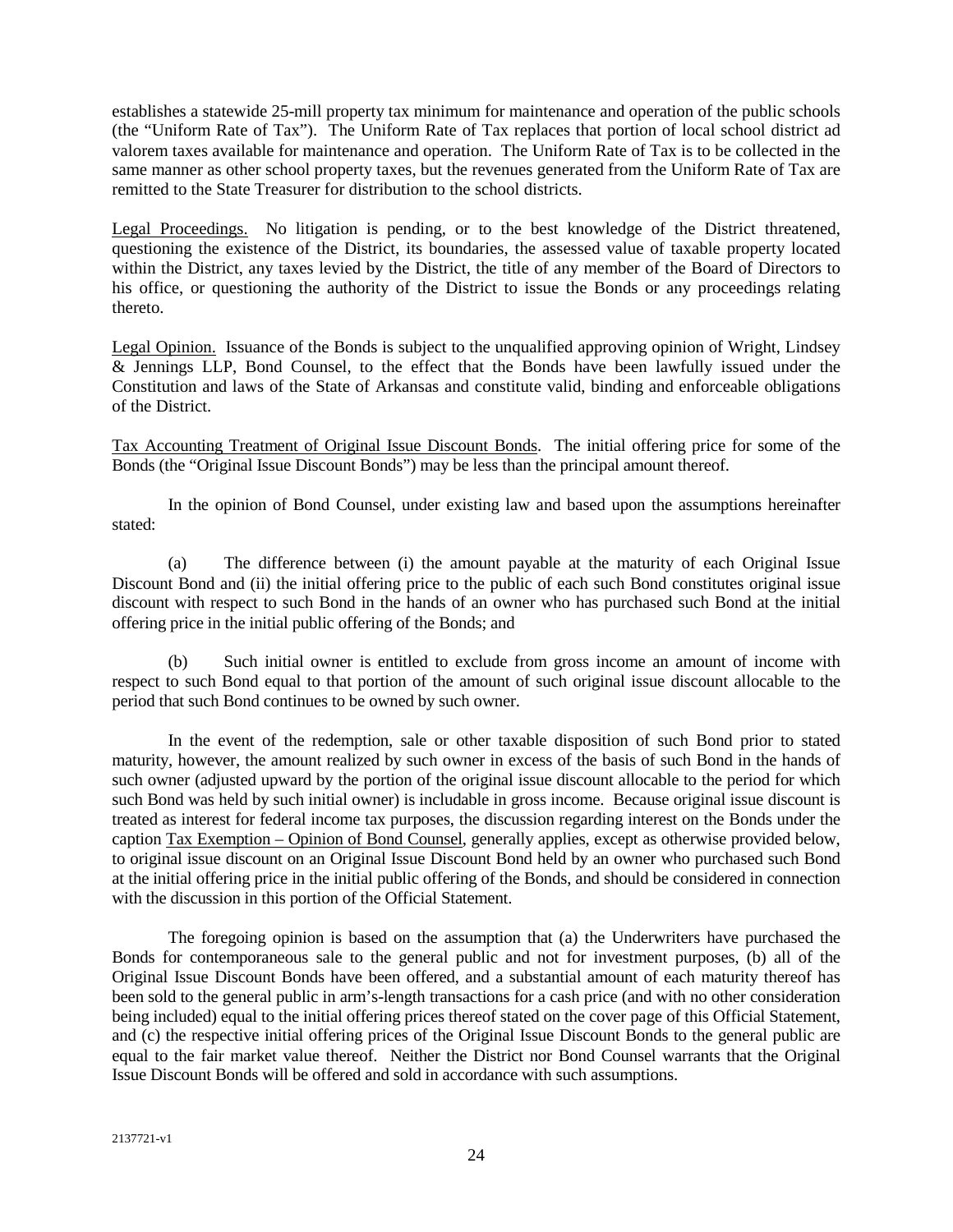Under existing law, the original issue discount is accrued daily to the stated maturity thereof (in amounts calculated as described below for each six-month period ending on the date before the semi-annual anniversary dates of the date of the Bonds and ratably within each such six-month period) and the accrued amount is added to an initial owner's basis for such Bond for purposes of determining the amount of gain or loss recognized by such owner upon redemption, sale or other disposition thereof. The amount to be added to basis of an Original Issue Discount Bond for each accrual period is equal to (a) the sum of the issue price plus the amount of original issue discount accrued in prior periods multiplied by the yield to stated maturity (determined on the basis of compounding at the close of each accrual period and properly adjusted for the length of the accrual period), less (b) the amounts payable as current interest during such accrual period on such Bonds.

The federal income tax consequences of the purchase, ownership, and redemption, sale or other disposition of Original Issue Discount Bonds which are not purchased in the initial offering at the initial offering price may be determined according to rules which differ from those described above. All owners of such Bonds should consult their own tax advisors with respect to the determination for federal, state and local income tax purposes of interest accrued upon redemption, sale or other disposition of such Bonds and with respect to the federal, state, local and foreign tax consequences of the purchase, ownership and redemption, sale, or other disposition of such Bonds.

<span id="page-27-0"></span>Tax Exemption. In the opinion of Wright, Lindsey & Jennings LLP, Bond Counsel, under existing law, the interest on the Bonds is exempt from Arkansas income tax and from property taxes.

Also, in the opinion of Bond Counsel, interest on the Bonds under existing law (a) is excluded from gross income for federal income tax purposes and (b) is not an item of tax preference for purposes of the federal alternative minimum tax. The opinion set forth in clause (a) above is subject to the condition that the District comply with all requirements of the Code that must be satisfied subsequent to the issuance of the Bonds in order that interest thereon be (or continue to be) excluded from gross income for federal income tax purposes. These requirements generally relate to arbitrage and the use of the proceeds of the Bonds. Failure to comply with certain of such requirements could cause the interest on the Bonds to be so included in gross income retroactive to the date of issuance of the Bonds. The District has covenanted to comply with all such requirements.

Prospective purchasers of the Bonds should be aware that (i) with respect to insurance companies subject to the tax imposed by Section 831 of the Code, Section 832(b)(5)(B)(i) reduces the deduction for loss reserves by 15 percent of the sum of certain items, including interest on the Bonds, (ii) interest on the Bonds earned by certain foreign corporations doing business in the United States could be subject to a branch profits tax imposed by Section 884 of the Code, (iii) passive investment income including interest on the Bonds may be subject to federal income taxation under Section 1375 of the Code for Subchapter S corporations that have Subchapter C earnings and profits at the close of the taxable year if greater than 25% of the gross receipts of such Subchapter S corporation is passive investment income, and (iv) Section 86 of the Code requires recipients of certain Social Security and certain Railroad Retirement benefits to take into account in determining gross income, receipts or accruals of interest on the Bonds.

Prospective purchasers of the Bonds should be further aware that Section 265 of the Code denies a deduction for interest on indebtedness incurred or continued to purchase or carry the Bonds or, in the case of a financial institution, that portion of a holder's interest expense allocated to interest on the Bonds, except with respect to certain financial institutions (within the meaning of Section 265(b)(5) of the Code).

<sup>2137721-</sup>v1 An exception allows a deduction of certain interest expense allocable to "qualified tax-exempt obligations." Under the Code, the term includes any obligation which (1) is not a "private activity bond" within the meaning of the Code (excluding from that term "qualified  $501(c)(3)$  bonds"), (2) is issued by an issuer (and subordinate entities) which reasonably anticipates to issue not more than \$10,000,000 of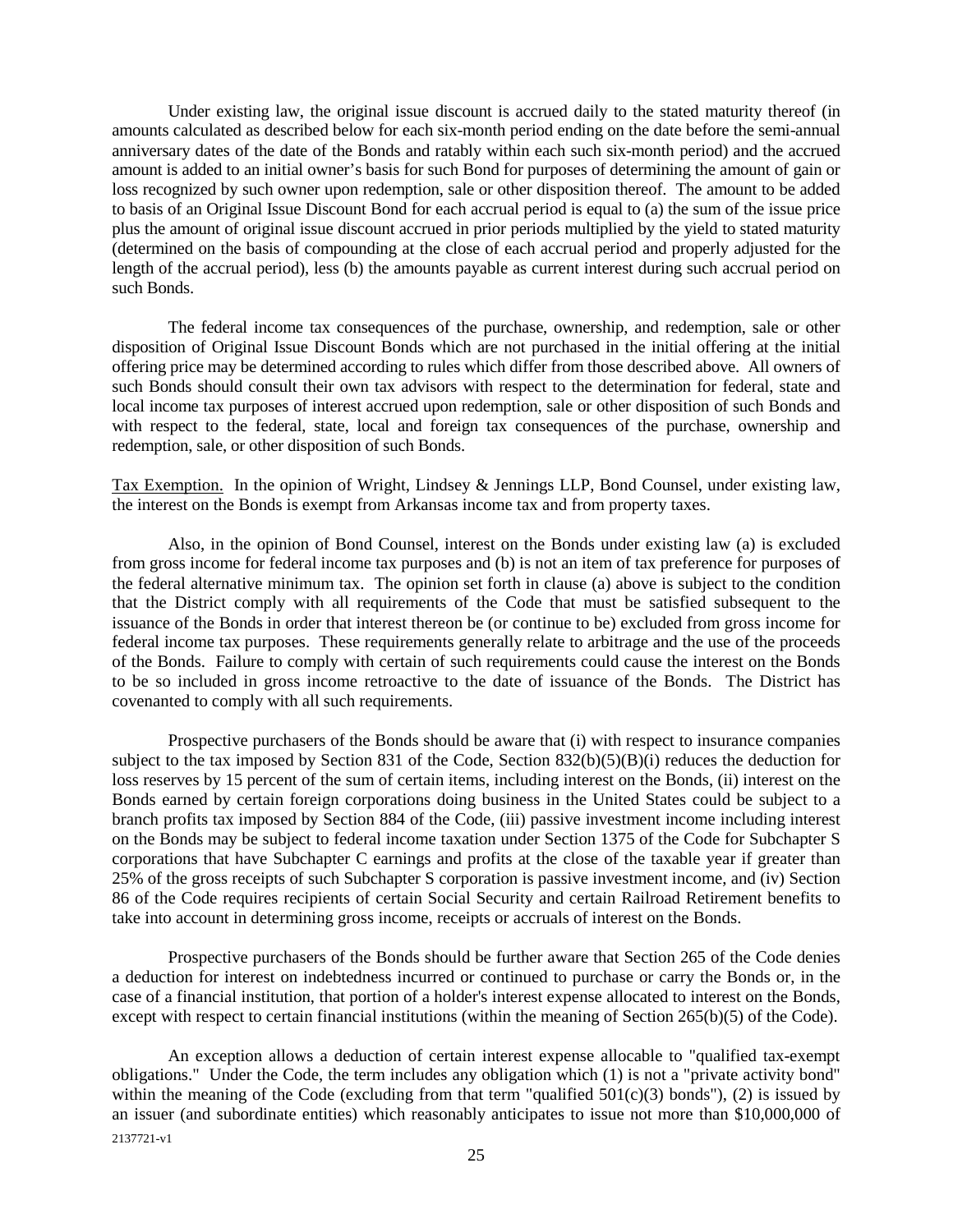tax-exempt obligations (other than private activity bonds (excluding from that term "qualified  $501(c)(3)$ ) bonds" under Section 145 of the Code)) during the calendar year, and (3) is so designated by the issuer.

The District has designated the Bonds as "qualified tax-exempt obligations" and has covenanted not to use the proceeds of the Bank in a manner which would cause the Bonds to be "private activity bonds" and has represented that the District and its subordinate entities have not and do not expect to issue more than \$10,000,000 of such tax-exempt obligations during calendar year 2020.

Prospective purchasers of the Bonds should also be aware that A.C.A. § 26-51-431(b) (Repl. 2012) states that Section 265 (a) of the Internal Revenue Code is adopted for the purpose of computing Arkansas individual income tax liability. Subsection (c) provides that in computing Arkansas corporation income tax liability, no deduction shall be allowed for interest "on indebtedness incurred or continued to purchase or carry obligations the interest on which is wholly exempt from the taxes imposed by Arkansas law." On December 8, 1993, the Arkansas Department of Finance and Administration Revenue Division issued Revenue Policy Statement 1993-2, which provides in part:

Financial institutions may continue to deduct interest on indebtedness incurred or continued to purchase or carry obligations which generate tax-exempt income to the same extent that the interest was deductible prior to the adoption of Section 17 of Act 785 of 1993 (A.C.A. § 26-51-431(b) and (c)).

**Current or future legislative proposals, if enacted into law, clarification of the Code or court decisions may cause interest on the Bonds to be subject, directly or indirectly, to federal income taxation or otherwise prevent holders of the Bonds from realizing the full current benefit of the tax status of such interest. On December 20, 2017, Congress passed The Tax Cuts and Jobs Act (the "Tax Legislation"), which for tax years beginning after December 31, 2017, among other things, significantly change the income tax rates for individuals and corporations, modifies the current provisions relative to the federal alternative minimum tax on individuals and eliminates the federal alternative minimum tax for corporations. The President signed the Tax Legislation on December 22, 2017. The Tax Legislation or the introduction or the enactment of any other legislation proposals or clarification of the Code or court decisions may affect the market price for, or marketability of, the Bonds. Prospective purchasers of the Bonds should consult their own tax advisors regarding any such pending or proposed federal or state tax legislation, regulations or litigation, as to which Bond Counsel expresses no opinion.** 

<span id="page-28-0"></span>Non-Litigation Certificate. Upon delivery of the Bonds the District will furnish a certificate to the effect that no litigation not described in the Official Statement is then pending which would affect the validity of or security for the Bonds.

Official Statement Certificate. Upon delivery of the Bonds, the District will furnish a certificate to the effect that the Official Statement does not contain any untrue statement of a material fact or omits to state a material fact required to be stated therein to make the statements therein, in the light of the circumstances under which they were made, not misleading.

# <span id="page-28-2"></span><span id="page-28-1"></span>**CONTINUING DISCLOSURE CERTIFICATE**

The following is a summary of certain provisions of the Continuing Disclosure Certificate, which will be executed by the District.

Purpose of the Continuing Disclosure Certificate. The Continuing Disclosure Certificate describes the District's continuing obligation to provide certain financial and other information with respect to the

2137721-v1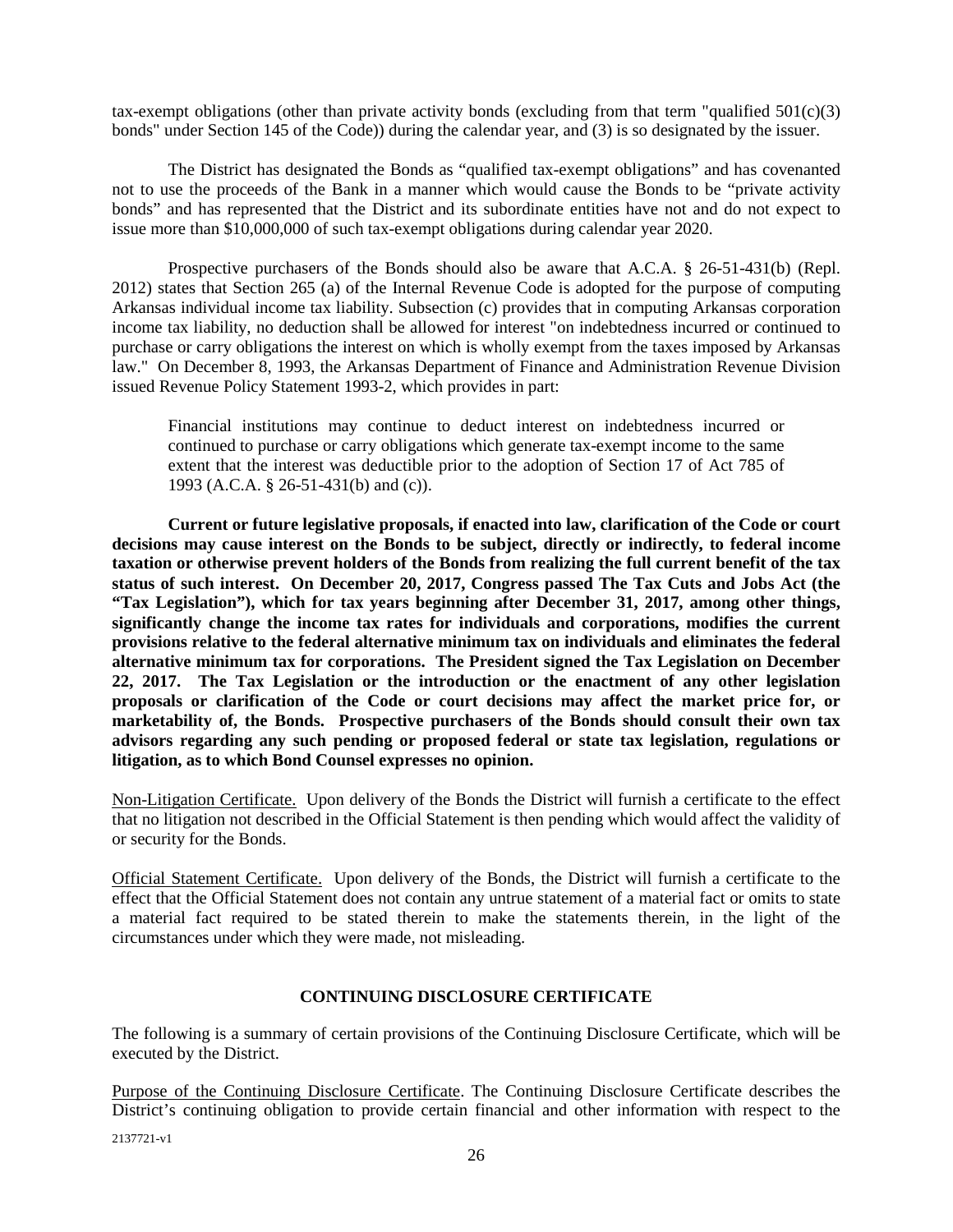Bonds, and is for the benefit of the Beneficial Owners of the Bonds.

Provision of Annual Financial Information and Operating Data. The District has agreed to provide within ninety (90) days after the end of the District's fiscal year, its Annual Financial Report ("AFR"). The AFR will include, among other things, the information contained under **DESCRIPTION OF THE SCHOOL DISTRICT**, Assessed Valuation, **DEBT STRUCTURE**, Outstanding Indebtedness, **DEBT STRUCTURE**, Debt Service Schedule and Coverage, **FINANCIAL INFORMATION**, Sources and Uses of Funds, and **FINANCIAL INFORMATION**, Collection of Taxes. The District will also provide its audit within ninety (90) days after the audit has been completed and received by the District. The annual financial statements shall be prepared using accounting practices prescribed by A.C.A. § 10-4-413 as it may be amended from time to time, or any successor statute, and shall be audited by the Legislative Joint Auditing Committee, Division of Legislative Audit of the State of Arkansas, or by an independent certified public accountant. The District shall also provide, not later than ninety (90) days after the end of the District's fiscal year, its LEA Financial Report. Additionally, the District will provide timely notice of the occurrence of listed events relating to the Bonds as hereinafter described. The District has agreed to provide this information in an effort to comply with Rule 15c2-12 of the Securities and Exchange Commission, as the same may be amended from time to time (the "Rule").

Any or all of the foregoing information may be incorporated by reference from other documents, including official statements of debt issues with respect to the District that are available to the public on the Municipal Securities Rulemaking Board ("MSRB") website or filed with the Securities and Exchange Commission.

Notice of Listed Events. The District agrees that it will furnish to the MSRB, not later than ten (10) business days after the occurrence of such event, notice of any of the following events with respect to the Bonds:

- (a) principal and interest payment delinquencies;
- (b) non-payment related defaults, if material;
- (c) unscheduled draws on debt service reserves reflecting financial difficulties;
- (d) unscheduled draws on credit enhancements reflecting financial difficulties;
- (e) substitution of credit or liquidity providers, or their failure to perform;

(f) adverse tax opinions, the issuance by the Internal Revenue Service of proposed or final determinations of taxability, Notices of Proposed Issue (IRS Form 5701-TEB) or other material notices or determinations with respect to the tax status of the security, or other material events affecting the taxexempt status of the security;

- (g) modifications to rights of security holders, if material;
- (h) bond calls, if material;
- (i) defeasances and tender offers;
- (j) release, substitution, or sale of property securing repayment of the securities, if material;
- (k) rating changes;
- (l) bankruptcy, insolvency, receivership or similar event of the obligated person;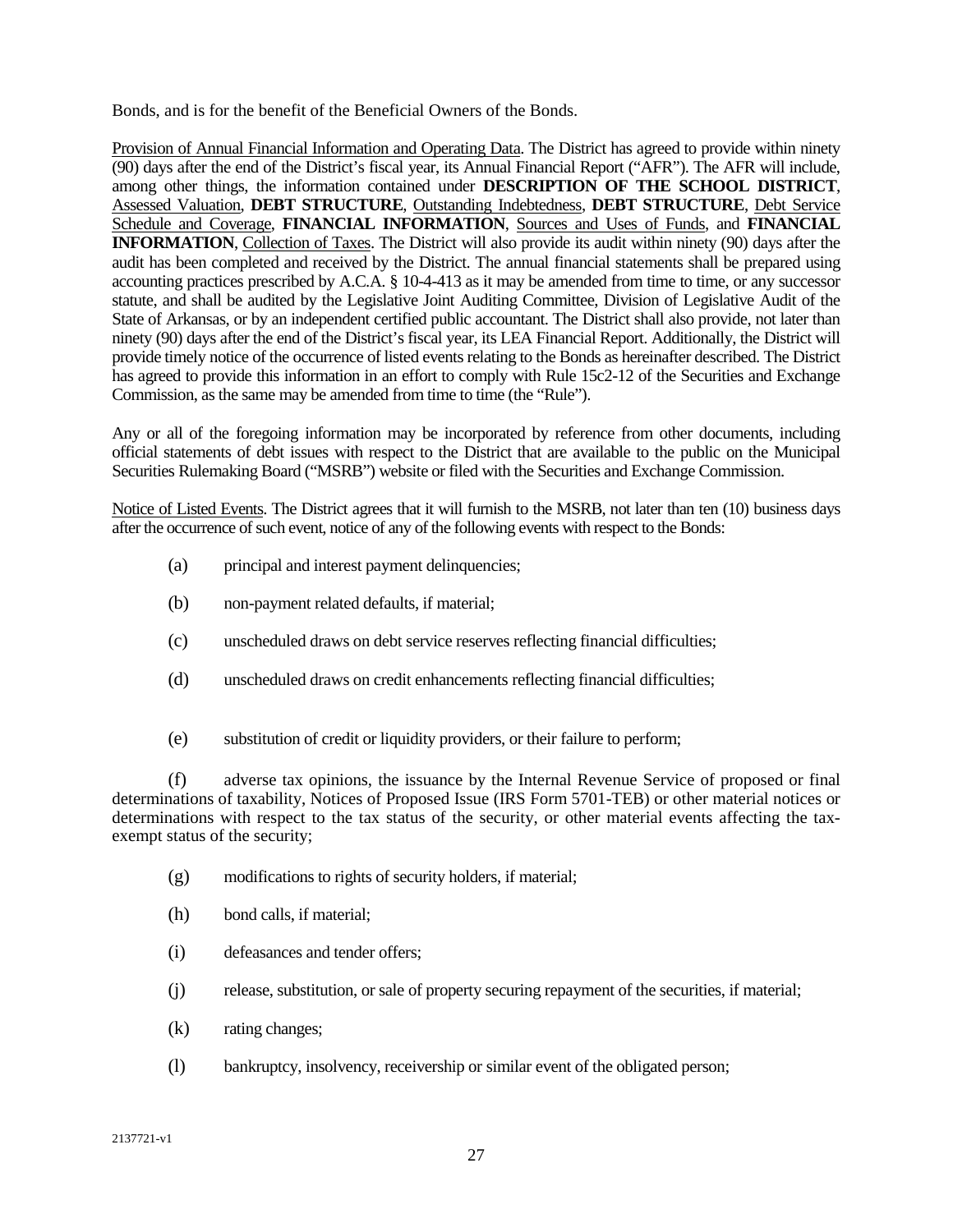(m) the consummation of a merger, consolidation or acquisition involving an obligated person or the sale of all or substantially all of the assets of the obligated person, other than in the ordinary course of business, the entry into a definitive agreement to undertake such action or the termination of a definitive agreement relating to any such actions, other than pursuant to its terms, if material;

(n) appointment of a successor or additional trustee or the change of name of a trustee, if material;

(o) incurrence of a "Financial Obligation" (as defined below) of the obligated person, if material, or agreement to covenants, events of default, remedies, priority rights, or other similar terms of a Financial Obligation of the obligated person, any of which affect security holders, if material; and

(p) default, event of acceleration, termination event, modification of terms, or other similar events under the terms of a Financial Obligation of the obligated person, any of which reflect financial difficulties.

"Financial Obligation" is defined as a (i) debt obligation; (ii) derivative instrument entered into connection with, or pledged as security or a source of payment for, an existing or planned debt obligation; or (iii) guarantee of (i) or (ii). The term Financial Obligation does not include municipal securities as to which a final official statement has been filed with the MSRB pursuant to the Rule.

The District further agrees that it will furnish to the MSRB notice of any failure of the District to provide the annual financial information or operating data required hereunder on or before the date specified.

District to Disseminate Information and Notices. The District agrees to disseminate the AFR to the MSRB, and to disseminate any notice of a material event specified above to the MSRB.

Amendment; Waiver. Notwithstanding any other provision of the Continuing Disclosure Certificate, the District may amend the Continuing Disclosure Certificate, and any provision of the Continuing Disclosure Certificate may be waived, provided that the following conditions are satisfied:

(a) If the amendment or waiver relates to the provisions of Sections  $3(A)$ , 4, or  $5(A)$  of the Continuing Disclosure Certificate, it may only be made in connection with a change in circumstances that arises from a change in the identity, nature or status of an obligated person with respect to the Bonds, or the type of business conducted;

(b) The undertaking, as amended or taking into account such waiver, would, in the opinion of nationally recognized bond counsel, have complied with the requirements of the Rule at the time of the original issuance of the Bonds, after taking into account any amendments or interpretations of the Rule, as well as any change in circumstances; and

The amendment or waiver either (i) is approved by the owners of the Bonds in the same manner as provided in the Resolution for amendments to the Resolution with the consent of owners, or (ii) does not, in the opinion of nationally recognized bond counsel, materially impair the interests of the owners or Beneficial Owners of the Bonds.

In the event of any amendment or waiver of a provision of the Continuing Disclosure Certificate, the District shall describe such amendment in the next AFR, and shall include, as applicable, a narrative explanation of the reason for the amendment or waiver and its impact on the type (or in the case of a change of accounting principles, on the presentation) of financial information or operating data being presented by the District. In addition, if the amendment relates to the accounting principles to be followed in preparing financial statements, (i) notice of such change shall be given in the same manner as for a Listed Event under Section 5(B) of the Continuing Disclosure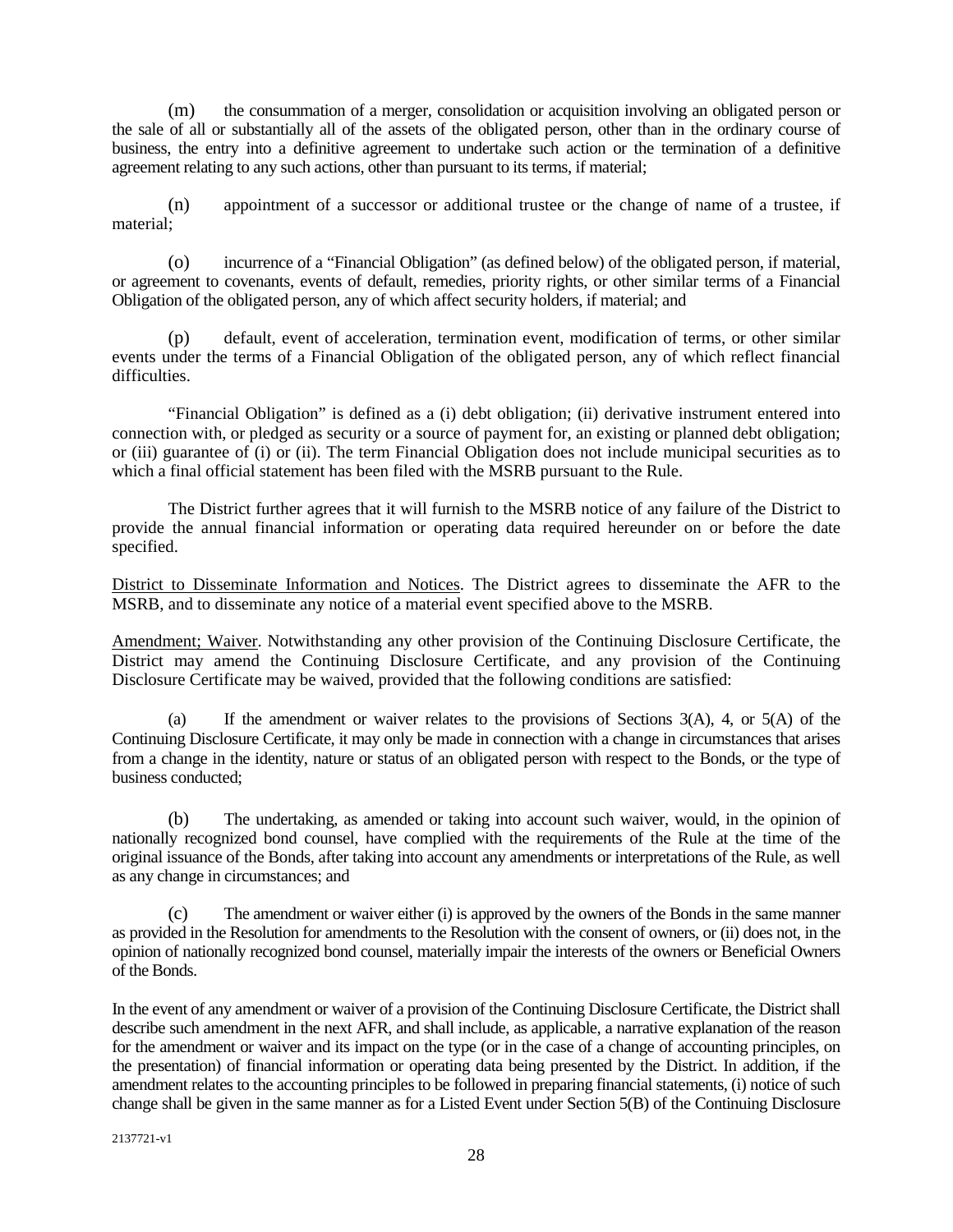Certificate, and (ii) the AFR for the year in which the change is made should present a comparison (in narrative form and also, if feasible, in quantitative form) between the financial statements as prepared on the basis of the new accounting principles and those prepared on the basis of the former accounting principles.

Additional Information. Nothing in the Continuing Disclosure Certificate shall be deemed to prevent the District from disseminating any other information, using the means of dissemination set forth in the Continuing Disclosure Certificate or any other means of communication, or including any other information in any report or notice made hereunder, in addition to that which is required by the Continuing Disclosure Certificate. If the District chooses to include any information in any report or notice made hereunder in addition to that which is specifically required by the Continuing Disclosure Certificate, the District shall have no obligation under the Continuing Disclosure Certificate to update such information or include it in any future report or notice.

Noncompliance. In the event of a failure of the District to comply with any provision of the Continuing Disclosure Certificate, any beneficial owner may take such actions as may be necessary and appropriate, including seeking mandamus or specific performance by court order, to cause the District to comply with its obligations under the Continuing Disclosure Certificate. Noncompliance with the Continuing Disclosure Certificate shall not be deemed an Event of Default under the Resolution, and the sole remedy under the Disclosure Agreement in the event of any failure of the District to comply with the Continuing Disclosure Certificate shall be an action to compel performance.

## **CONTINUING DISCLOSURE PAST COMPLIANCE**

While the District has not made any determination as to materiality, the following charts reflect the District's compliance and non-compliance with previous undertakings under the Rule for the past five (5) years.

## <span id="page-31-0"></span>Annual Financial Information and Operating Data ("Annual Report")

Pursuant to previous Continuing Disclosure undertakings by the District, the District has agreed to provide to the MSRB its Annual Report within ninety (90) days after the end of each fiscal year (the "Submittal Deadline").

|                    |                  | Status of  |
|--------------------|------------------|------------|
| Submittal Deadline | Date Filed $(1)$ | Compliance |
| 09/28/15           | 09/08/15         | Compliant  |
| 09/28/16           | 09/27/16         | Compliant  |
| 09/28/17           | 09/28/17         | Compliant  |
| 09/28/18           | 09/26/18         | Compliant  |
| 09/28/19           | 09/26/19         | Compliant  |
|                    |                  |            |

 $<sup>(1)</sup>$ Actual date Annual Report was filed on MSRB's EMMA portal.</sup>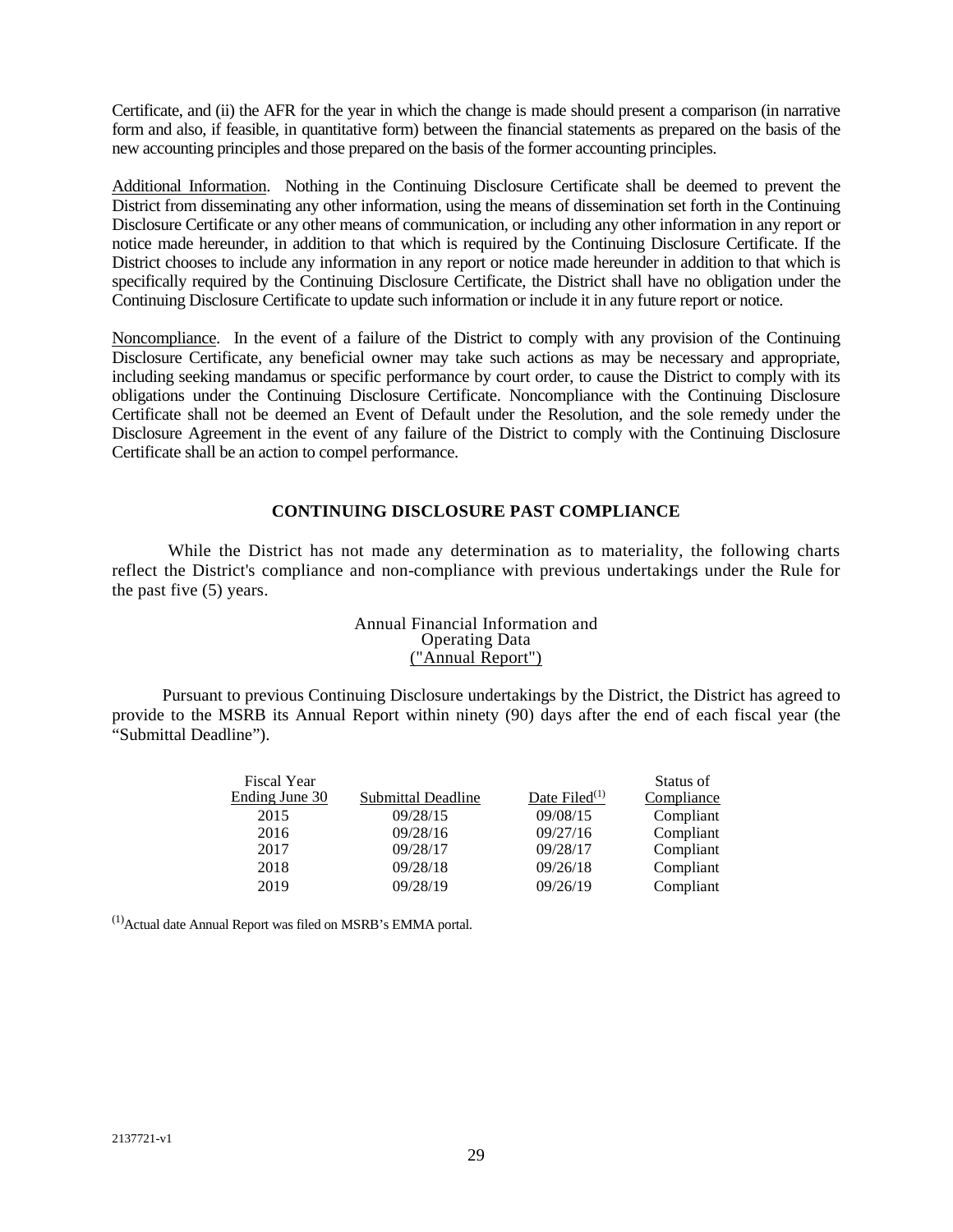## Audited Financial Statements ("AFS")

Pursuant to previous Continuing Disclosure undertakings by the District, the District has agreed to provide to the MSRB its AFS within ninety (90) days after the audit has been completes and received by the District.

| <b>Audit for Fiscal Year</b> | Legislative Audit   |                  |                             |
|------------------------------|---------------------|------------------|-----------------------------|
| Ending June 30               | <b>Release Date</b> | Date Filed $(1)$ | <b>Status of Compliance</b> |
| 2015                         | 03/02/16            | 03/15/16         | Compliant                   |
| 2016                         | 12/15/16            | 01/10/17         | Compliant                   |
| 2017                         | 01/17/18            | 01/29/17         | Compliant                   |
| 2018                         | 03/13/19            | 03/27/19         | Compliant                   |
| 2019                         | 01/17/20            | 01/27/20         | Compliant                   |

## Listed Events

The District has taken steps to ensure that the Annual Reports, AFS and Listed Events are timely filed as required by its continuing disclosure undertakings.

## <span id="page-32-0"></span>**MISCELLANEOUS**

<span id="page-32-1"></span>Bond Rating. Moody's Investors Service, Inc. ("Moody's"), has assigned an "Aa2" enhanced rating to the Bonds. Certain information was supplied to the rating agency to be considered in evaluating the Bonds. Any rating issued will reflect only the views of the rating agency, and any explanation of the significance of such rating on the Bonds should be obtained from the rating agency. There is no assurance that the ratings obtained for the Bonds will be retained for any given period of time or that the same will not be revised downward or withdrawn entirely by the rating agency for the Bonds if, in its judgment, circumstances so warrant. Neither the Underwriter nor the District undertake any responsibility either to bring to the attention of the owners of the Bonds downward revision or withdrawal of any rating obtained or to oppose any such revision or withdrawal. Any such downward revision or withdrawal of the rating obtained may have an adverse effect on the market price of the Bonds. The assignment of the enhanced rating reflects the additional bond security provided by A.C.A. §6-20-1204. See **DEBT STRUCTURE**, Pledge of State Aid.

<span id="page-32-2"></span>Underwriting. The Underwriter has purchased the Bonds from the District at public sale upon competitive bids at a price of \$5,245,939.09.

<span id="page-32-3"></span>Interest of Certain Persons. The District has employed Stephens Inc. as Municipal Advisor to assist the District in the sale and issuance of the Bonds.

Stephens Inc., in its capacity as Municipal Advisor, has relied on the opinion of Bond Counsel and, other than yield and average weighted maturity calculations, has not verified and does not assume any responsibility for the information, covenants and representations contained in any of the legal documents with respect to the federal or state income tax status of the Bonds or the possible impact of any present, pending or future actions taken by any legislative or judicial bodies. The information set forth herein has been obtained from the District and other sources believed to be reliable but has not been independently verified by the Municipal Advisor.

The Municipal Advisor's fee and Bond Counsel's fee for services rendered with respect to the sale of the Bonds is contingent upon the issuance and delivery of the Bonds. The Municipal Advisor has reviewed

2137721-v1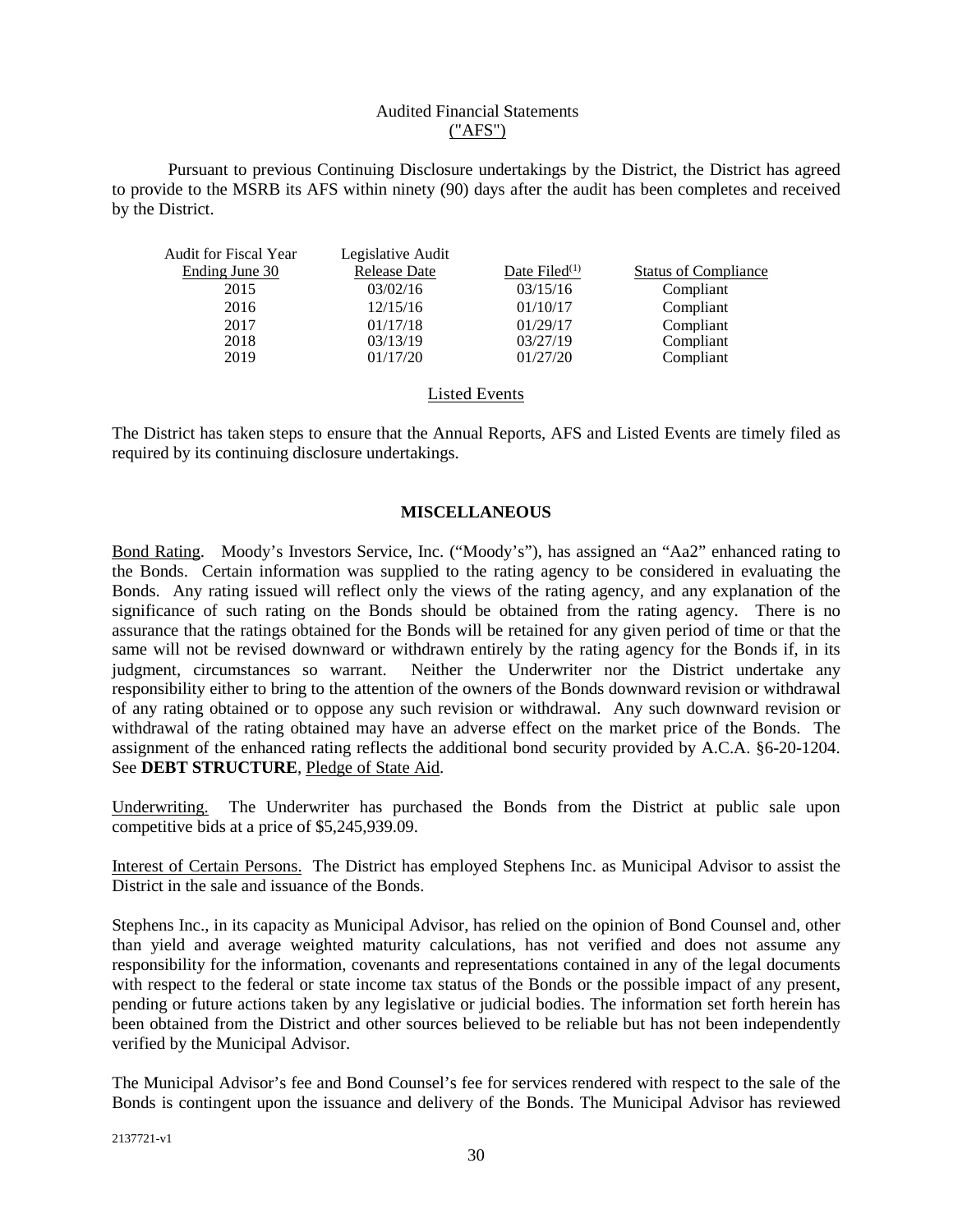the information in this Official Statement in accordance with, and as part of, its responsibilities to the District and, as applicable, to investors under the federal securities laws as applied to the facts and circumstances of this transaction, but the Municipal Advisor does not guarantee the accuracy or completeness of such information.

[Remainder of page intentionally left blank.]